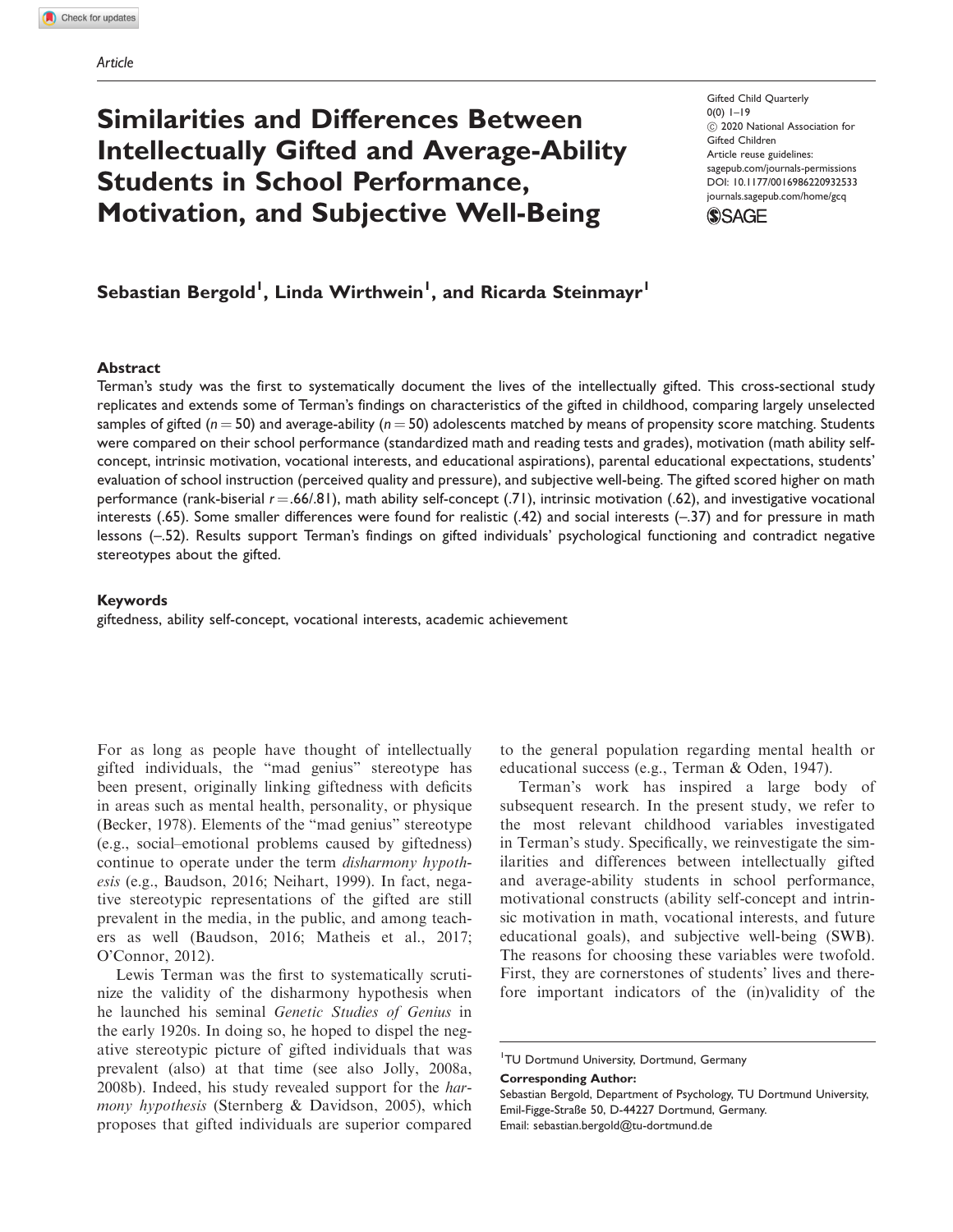disharmony hypothesis. Second, negative stereotypes about the gifted often refer to these characteristics (e.g., Baudson, 2016; Matheis et al., 2017; Moon & Brighton, 2008; O'Connor, 2012). Moreover, we focus on two other areas that have, up until now, received much less attention although they might also contribute to students' SWB. These include students' perceptions of parental educational expectations and valuing of school, and students' perceptions of teaching quality and pressure during instruction.

#### Giftedness as High General Intelligence

There are many different ways to define giftedness (see Sternberg & Davidson, 2005). Terman (1925) defined giftedness as high intelligence as measured by IQ. Doing so still yields several theoretical, operational, and practical benefits today (e.g., Robinson, 2005; Rost, 2009; Warne, 2016). For example, intelligence is one of the most often studied and best understood constructs in psychology; during elementary school ages, it becomes very stable so that long-term prognoses of many important life outcomes become possible; there are many well-constructed, reliable, and well-validated tests to assess intelligence; and knowledge about interindividual differences in intelligence and its subordinate factors can help implement differentiation practices and find the right approach for intervention.

These advantages of course do not mean that the reliance on intelligence is perfect. This is especially true when coming from a talent development perspective (e.g., Lubinski, 2016; Lubinski & Benbow, 2020; Subotnik et al., 2011; Terman, 1954; see also Warne, 2016). For example, the g factor alone might be too broad to predict differential developmental pathways of gifted individuals, to correctly nominate students for certain gifted programs or interventions, or to effectively nurture more specific talents. However, the present study does not focus on talent development but on characteristics of the gifted in general (i.e., irrespective of intraindividual specific strengths and weaknesses). Therefore, the reliance on intelligence in the present study with all its advantages appears well justified to us, while the caveats with this approach must of course not be forgotten.

# "Genetic Studies of Genius"

The interest in Terman's Genetic Studies of Genius has not diminished over time (Hodges et al., 2020, this issue). This might be because his study was groundbreaking at the time of its publication. It was the first large longitudinal study in psychology, and remains one of the longest psychological longitudinal studies ever conducted (e.g., Warne, 2019). Terman's main purposes were twofold. The first aim was to describe the development of gifted individuals. The second aim was to support his belief that gifted individuals would not exhibit especially negative characteristics or problems (e.g., Burks et al., 1930; Terman, 1925; Terman & Oden, 1947; see also Warne, 2019). To this end, he and his colleagues collected a multitude of data, including school performance, life satisfaction, personality, achievement motivation, interests, social skills, social integration, mental health, and physical constitution, from about 1,500 gifted Californian students with an  $IQ \geq 140$  (although some students with an  $IQ \geq 135$  were admitted to the study). When investigating characteristics of the gifted, Terman compared their data with norm samples, official statistics, or with convenient samples of average-ability children (Subotnik & Arnold, 1994; Terman & Oden, 1947).

He found that the gifted children were more successful in school and regarding their educational career. For example, more than 70% of the gifted men and 67% of the gifted women achieved a university degree (Terman & Oden, 1947). The gifted group was also highly motivated toward achievement and physically and mentally well-adjusted (e.g., regarding nutrition or personality; Terman & Oden, 1947). Gifted children were found to read more books (with more varied topics) and to spend more time in reading than other children (Terman, 1925; see also Jolly, 2008b). They were also more interested in activities and school subjects that require abstract thinking, and were quieter (Burks et al., 1930). Results remained essentially the same in later stages of life. The gifted reported, on average, "outstanding health, social adjustment, freedom from delinquency and mental illness, educational attainment, and vocational achievement" (Subotnik & Arnold, 1994, p. 6). At the same time, Terman and Oden (1947) also noted that most, but not all participants excelled in their jobs but lived quite "normal" lives. Women especially had difficulties in exhibiting outstanding vocational achievement, due to societal barriers at that time (see also Warne, 2019).

### Methodological Criticism of Terman's Study

As pioneering as his research was, Terman's work was also faced with some criticism (see, e.g., Freeman, 2006; Subotnik & Arnold, 1994), although most of these critiques must be put into perspective (see Warne, 2019). One of these critiques related to the fact that most of the gifted participants were Caucasian, male, and stemmed from households with an above-average socioeconomic status (SES; Jolly, 2008b; Subotnik & Arnold, 1994). Although Terman had also included a nonverbal intelligence test, some critics felt that verbal abilities had still been overemphasized in the diagnostic process (see Subotnik & Arnold, 1994), working to the disadvantage of children with an immigrant background or who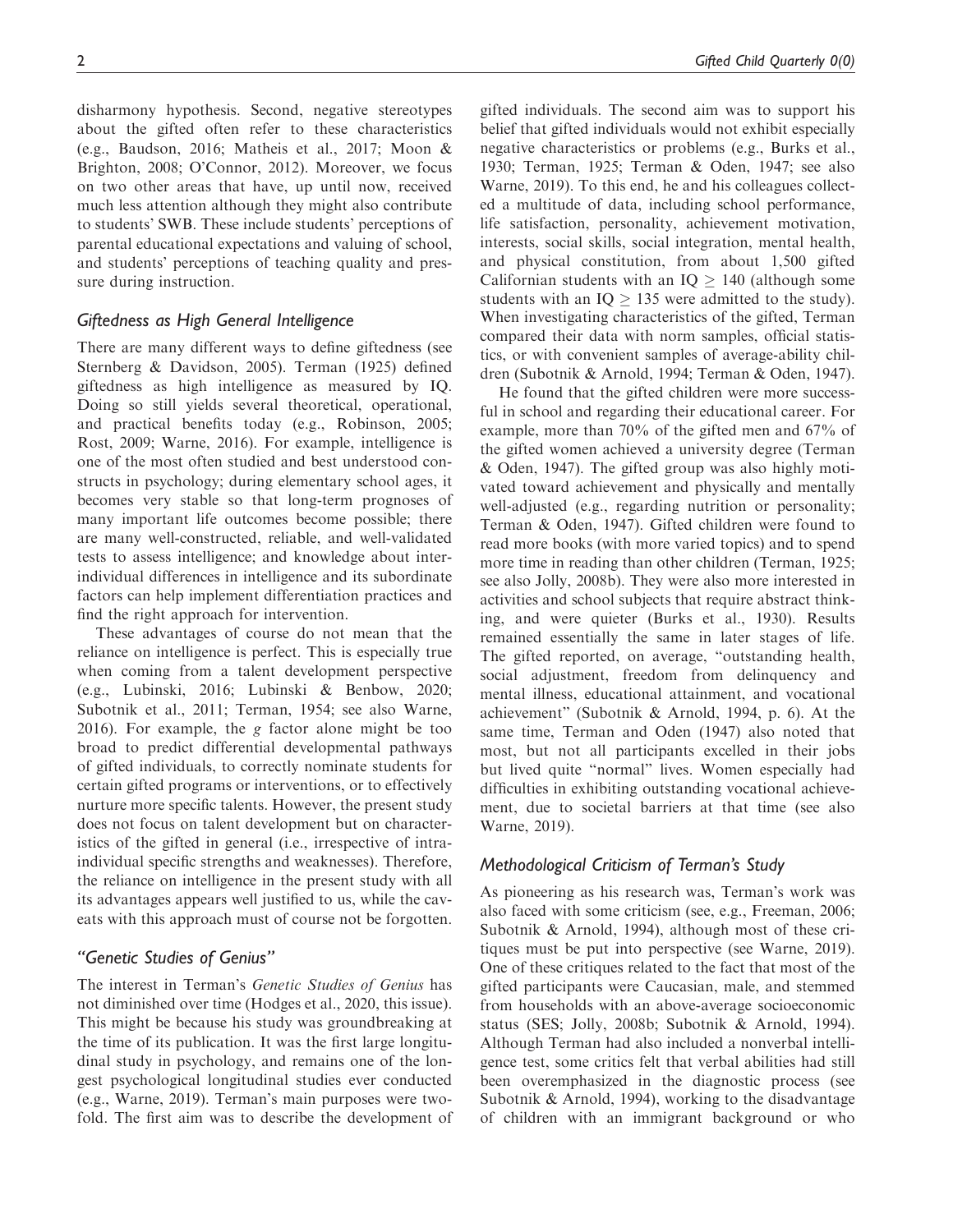were coming from underprivileged homes. Therefore, Terman's findings might have painted too positive a picture of gifted individuals' lives, neglecting more troubled ones growing up under more precarious conditions. However, Warne (2019) noted that Terman's sample composition was not notably biased, as the population of California at that time was mostly Caucasian, and the overrepresentation of middle- and upper-class families was expected given the positive correlation between intelligence and SES. The same is true for the overrepresentation of males, given males' larger variability in intelligence (e.g., Johnson et al., 2008; Warne, 2019).

Another critique was that the gifted were sometimes compared with norm samples or official statistics, which might be problematic because norm samples and statistics might not be comparable with regard to a variety of background variables, and because the variance in norm samples is often markedly larger than the variance in gifted samples (e.g., Freund-Braier, 2009; Olszewski-Kubilius et al., 1988). In some cases, comparisons with a group of average-ability individuals were made. Yet these groups were taken from previous studies and were not explicitly matched on potential confounds, possibly leading to distorted findings (Freeman, 2006). It should be noted, however, that Terman did not intend to compare gifted and nongifted individuals when he planned his study. Instead, he aimed to describe characteristics of the gifted and their developmental trajectories (Warne, 2019).

Many criticisms of Terman's work must be qualified. Nevertheless, there are some points which pose a stronger threat to the significance of Terman's findings (Warne, 2019; Warne & Liu, 2017). One of these points is that Terman "meddled in his subjects' lives. He wrote letters of recommendation, pulled strings to get them admitted to college [ . . . ], and gave [them] vocational and education advice" (Warne, 2019, p. 10). Other points became limitations only as time went by: Terman's participants were born in the beginning of the 20th century and grew up under conditions that differ from present life circumstances. Cohort effects thus threaten the generalizability of Terman's data to today's conditions. Furthermore, some assessments, although up to date then, are considered deficient following today's methodological standards. Altogether, these limitations warrant further contemporary research on characteristics of the gifted.

# Subsequent Research on Characteristics of the Intellectually Gifted

Terman's work was the starting point for a large body of subsequent systematic research on the characteristics of the gifted including other longitudinal studies (see, e.g., Lubinski, 2016; Lubinski & Benbow, 2020; Subotnik & Arnold, 1994). For example, in Project Talent (Flanagan et al., 1962) more than 400,000 students were assessed, inter alia, on their academic abilities, interests, personality, and health, and reassessed several years after high school graduation. The Study of Mathematically Precocious Youth launched in 1971 was directly inspired by Terman's work (Stanley, 1996; Warne, 2019). Meanwhile five cohorts of more than 5,000 gifted students have been tracked (e.g., Lubinski, 2016; Lubinski & Benbow, 2006, 2020).

Similar to the Terman study, both Project Talent and the Study of Mathematically Precocious Youth do not focus on explicit comparisons between gifted and nongifted individuals. Although interesting, this approach does not allow one to determine any differences between the gifted and the nongifted or to decide whether any identified characteristics are in fact specific to the gifted. The Marburg Giftedness Project (Rost, 1993), a German longitudinal study, has tracked 151 gifted and 136 paralleled average-ability students since third grade in 1987/ 1988 to the present day (see also Wirthwein & Rost, 2011). The study focuses on noncognitive variables including SWB, personality, motivational constructs, social behavior, social integration, and family characteristics.

Apart from these longitudinal studies, there are also cross-sectional studies directly comparing gifted and nonidentified individuals on a variety of variables. In the following, we review the research on the variables we focus on in the current study, namely school performance, motivational constructs, parents' educational expectations, students' evaluation of school instruction, and SWB.

School Performance. General intelligence  $(g)$  is the ability to reason logically, to learn quickly and efficiently, and to solve complex problems (e.g., Gottfredson, 1997; Neisser et al., 1996). As such, it should facilitate successful work on academic tasks. Empirical research has indeed established a strong relation between g and academic achievement. The associations between  $g$  and the performance on standardized academic achievement tests often approach  $r \approx .80$ , especially when regarding achievement in math and when modeled at the latent level (e.g., Deary et al., 2007; Frey & Detterman, 2004; Kaufman et al., 2012). Since grades, by contrast, are not pure performance indicators, the associations of g with grades are smaller but still substantial. Again, the strongest relations are usually found with math grades  $(r \approx .50)$ , whereas relationships with grades in other subjects such as languages or social sciences are on average  $r \approx .40$  (Roth et al., 2015).

Accordingly, previous studies have found that gifted students outperform average-ability students in school in terms of standardized test performance, grades, and finally also in educational attainment, especially in the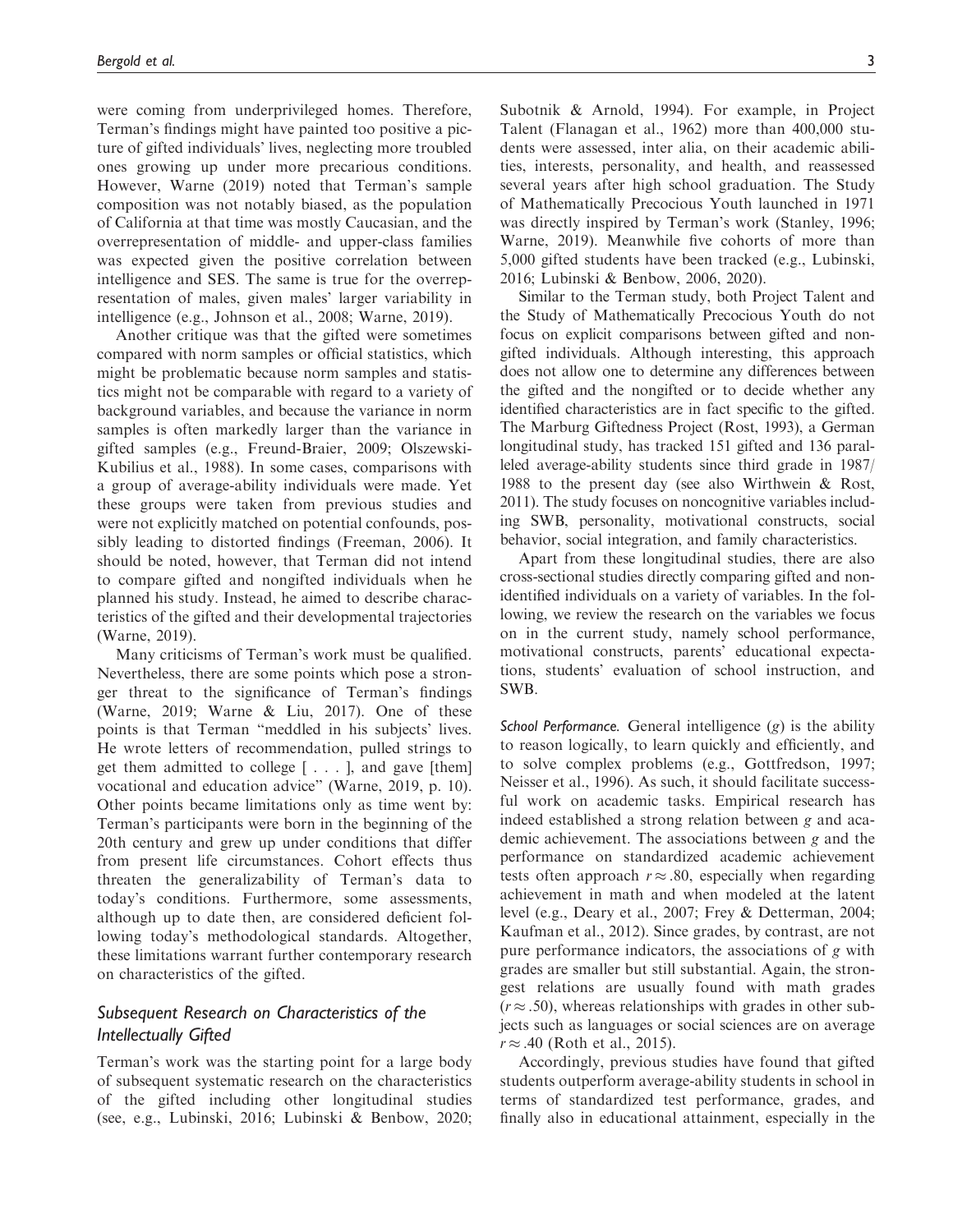STEM (science, technology, engineering, and mathematics) domains (e.g., Lubinski, 2016; Rost, 2009; Roznowski et al., 2000; Wirthwein et al., 2019).

Motivation. One motivational construct substantially related to school performance is ability self-concept. Ability self-concepts represent the beliefs about one's own ability in a certain domain (e.g., in a certain school subject). Since school performance (especially grades) influences ability self-concept formation (e.g., Marsh et al., 2005; Weidinger et al., 2018), gifted students should have higher ability self-concepts than average-ability students, especially in the STEM domains. Previous research has confirmed this hypothesis (e.g., Wirthwein et al., 2019; Zeidner & Shani-Zinovich, 2015; see also Hoge & Renzulli, 1993; Litster & Roberts, 2011, for meta-analyses).

Another motivational construct related to achievement is intrinsic motivation, which is often operationalized as a composite of interest in a task and joy when working on this task (e.g., Ryan & Deci, 2000). Since the gifted have higher cognitive abilities, they should have higher intrinsic motivation for cognitively challenging tasks (Schick & Phillipson, 2009). Previous studies have indeed revealed higher intrinsic motivation or interest of the gifted, again especially in STEM domains (e.g., Gottfried & Gottfried, 1996; Preckel et al., 2008; Wirthwein et al., 2019).

Vocational interests might be seen as a special case of intrinsic motivation. Vocational interests have been elaborated in the RIASEC (Realistic, Investigative, Artistic, Social, Enterprising, and Conventional) model by Holland (1997). In this model, persons and environments can be more or less realistic (R; working with objects and machines; working outdoors), investigative (I; mental, scientific work), artistic (A; creative work), social (S; working with people), enterprising (E; working in a leadership; economics), and conventional (C; working with well-structured materials). Holland (1997) proposed that individuals seek vocational environments that fit best to their abilities. He therefore concluded that investigative individuals should be most intellectual and interested in science. Sparfeldt (2007) used unselected samples of gifted and average-ability students from the Marburg Giftedness Project. Drawing on the RIASEC model, he found that—irrespective of gender—the gifted adolescents had higher investigative  $(d = 0.43)$ , realistic (d = 0.36) and lower social (d = -0.57) and enterprising  $(d = -0.40)$  interests than the averageability adolescents coming from the same (academic) school track. A study by Vock et al. (2013) revealed similar results.

One might also assume that gifted individuals have higher educational aspirations, due to their higher academic achievement. However, there is surprisingly little research focusing on the educational aspirations of gifted students, and existing studies frequently focus on the gifted group without referring to a comparison group (Mendez & Crawford, 2002). Roznowski et al. (2000) investigated a large sample of high-school students with various ability levels. The gifted students reported higher educational goals and expectations than did the nongifted. Research focusing on more external criteria such as income or job prestige found that gifted individuals were more successful than nongifted (e.g., Rinn & Bishop, 2015).

Parents' Educational Expectations and Parental Values. Parents' school involvement and its impact on educational success have frequently been investigated (Benner et al., 2016). Parental educational expectations have been found to be an important predictor of adolescents' educational choices and success (e.g., Lazarides et al., 2016). However, parents' educational expectations and values as perceived by their intellectually gifted children have received less attention, although there is some speculation that the gifted might be faced with unrealistically high expectations by their parents, hampering their socialemotional development (e.g., Peterson, 2009).

Schilling et al. (2006) investigated adolescents and their parents within the Marburg Giftedness Project regarding different family characteristics, including achievement orientation (e.g., importance within the family of striving for performance). Compared with families of average-ability adolescents, no significant differences were found from the perspectives of the adolescents, their mothers, or their fathers. However, parents of gifted children more often expected their children to obtain a university (38% vs. 22%) or a doctoral degree (13% vs. 4%; Tettenborn, 1996). Campbell and Mandel (1990) compared students from gifted and regular classes regarding parental involvement in math achievement (parental pressure, parental support, parental help, etc.). Descriptively, these gifted students reported somewhat lower parental pressure  $(d \approx -0.38$ , own calculation) but also less parental help  $(d \approx -0.26)$ . To our knowledge, there are no other studies comparing perceived parental expectations and values comparing gifted and average-ability individuals.

Perceptions of Teaching Quality and Instruction. Evaluating students' perceptions of teaching quality (e.g., teachers' explanation of the teaching material, teachers' advice how to learn school material best) is important in the context of teaching effectiveness and shows substantial associations with educational outcomes such as academic achievement (Scherer et al., 2016). As higher levels of cognitive ability are beneficial for learning and understanding new information quickly and efficiently (e.g., Cattell, 1987), one might hypothesize that the gifted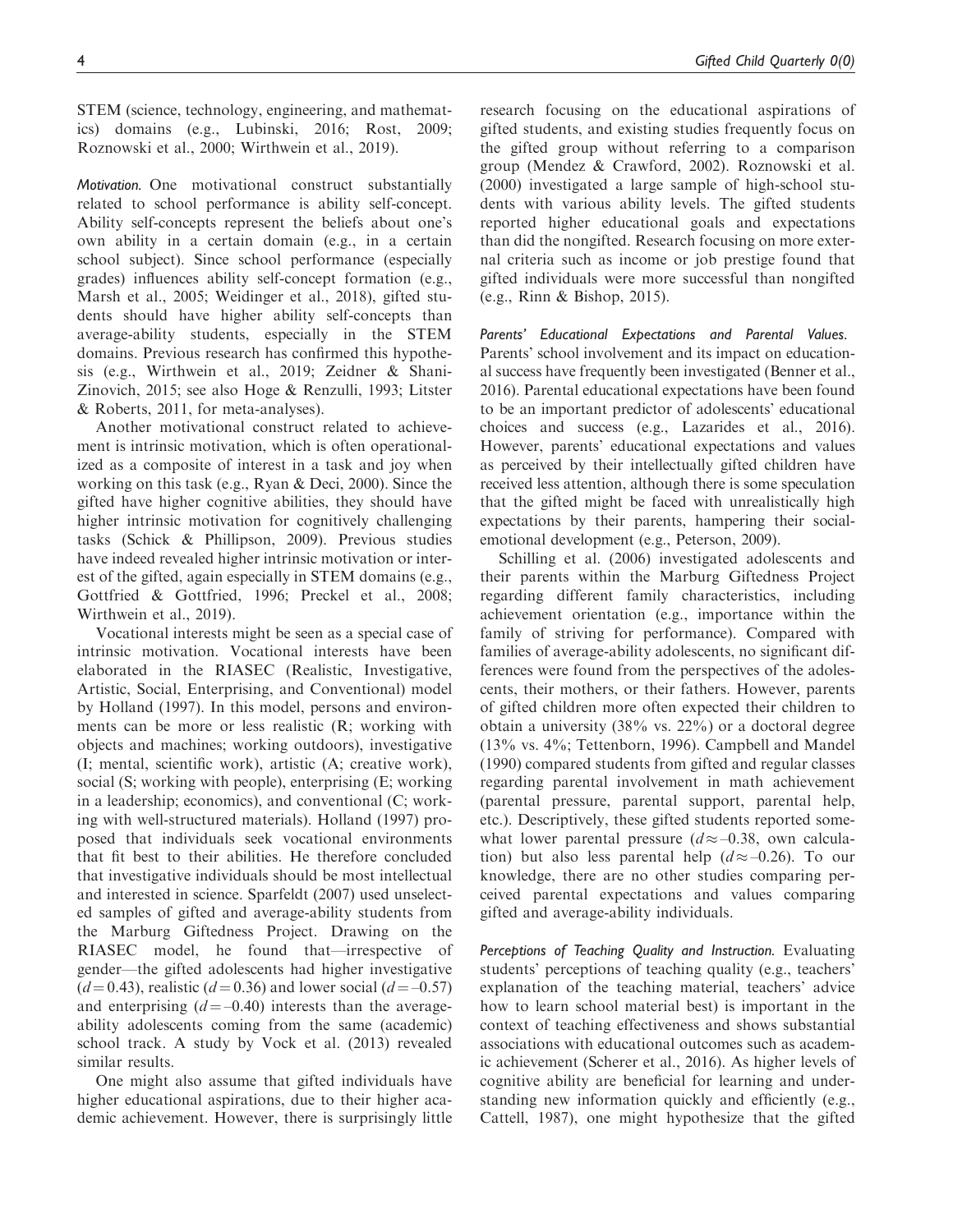rate teaching quality higher than do the nongifted. For the same reason, one might also assume that the gifted perceive less pressure during instruction.

Although there have been several studies focusing on the relevance of specific instructional practices for the gifted (e.g., Hockett, 2009; VanTassel-Baska, 2003), there is a lack of studies asking the gifted themselves how they evaluate instruction and teaching quality. However, some studies have focused on the subjective evaluation of specific instructional programs for the gifted (e.g., Kitsantas et al., 2017). Chae and Gentry (2011; see also Gentry et al., 2002) found the gifted to perceive classroom quality to be higher than the nongifted with regard to challenge, meaningfulness, and choice. Focusing on gifted and nongifted students in biology classes, Rita and Martin-Dunlop (2011) found that the gifted students evaluated their learning environments as more positive than the nonidentified students with regard to, for example, teacher support, investigation, task orientation, and cooperation.

Subjective Well-Being. Some research on characteristics of the gifted has been devoted to SWB (Bergold et al., 2018; Zeidner, 2020). Although SWB has been defined in various ways, current research mainly focuses on life satisfaction and different affective components (such as joy, enthusiasm; see Diener, 2012). According to the disharmony hypothesis, giftedness is the cause of many socialemotional problems and, therefore, a risk factor for impaired SWB. In this view, being different from others, developmental asynchrony, exuberant perfectionism and sensitivity combined with unrealistic performance expectations and misfits between the needs of the gifted and their environment might cause higher stress levels, increasing the risk of developing low SWB (see Gallagher, 1990; Neihart, 1999, for review). On the other hand, according to the harmony hypothesis, the gifted should be at least as welladjusted as average-ability individuals, because high intelligence should help them better cope with (or avoid) stress and problems in life, which should be supportive of SWB (Diener & Fujita, 1995).

Studies using comparison groups of average-ability students found either no or small differences  $(d < 0.25)$ in favor of the gifted (e.g., Ash & Huebner, 1998; Shaunessy et al., 2006; see also Bergold et al., 2018, and Zeidner, 2020, for review). This is also true for studies in which the comparisons were made on the basis of explicitly matched samples instead of convenience comparison groups (Bergold et al., 2015; Wirthwein & Rost, 2011; Zeidner & Shani-Zinovich, 2011).

### Aims of the Present Study and Hypotheses

Terman pioneered the systematic empirical investigation of characteristics of the intellectually gifted to scrutinize

critically the disharmony hypothesis. His study was extraordinary and progressive and he found the first hints of positive development among intellectually gifted individuals, although his study also was flawed in having some methodological problems, and its generalizability to today's conditions is questionable. A substantial body of subsequent research has confirmed many of Terman's key findings. Yet many of these studies have suffered from methodological problems themselves. Samples of the gifted were often preselected or biased in some regard, stemming, for example, from special gifted classes or academic tracks only, receiving special education during the study, or having selected themselves for participation. Often, matched control groups of average-ability children were missing, too. In the present study, we investigate characteristics of intellectually gifted adolescents, drawing on unselected samples of gifted and average-ability students from homes with diverse socioeconomic and ethnic backgrounds who have been tested with a culturally fair intelligence test. To ensure comparability, we matched both groups on SES, immigration background, gender, and school environment.

As the gifted have higher cognitive abilities than the nongifted, we expect that (1) the gifted achieve better outcomes in school than the nongifted, especially in math. Due to their higher cognitive abilities, which should pay off in better performance especially in math, we expect that (2) the gifted have higher ability-related self-concept and intrinsic motivation in math than the nongifted. Based on both Holland's (1997) propositions and empirical findings on the relation between general intelligence and vocational interests, we expect that (3) the gifted report higher investigative and realistic and lower social and enterprising interests. We further anticipate that (4) there are no notable differences in artistic and conventional interests. Because of their higher academic achievement, we expect that (5) the gifted display higher educational aspirations than the nongifted. As there is a lack of study regarding perceived parental expectations and values we did not formulate specific hypotheses but inspected these data on an exploratory basis. Regarding perceived teaching quality, we assume that (6) gifted students evaluate their learning environment as more positive than do average-ability students (i.e., less pressure during instruction and higher teaching quality). Finally, we expect that (7) there is no notable difference between the gifted and the nongifted in SWB.

#### Method

#### **Participants**

This study draws on the secondary student data from the project FA(IR)BULOUS, a German research project on social inequality in school transitions (Steinmayr et al., 2017). Schools had been randomly chosen from an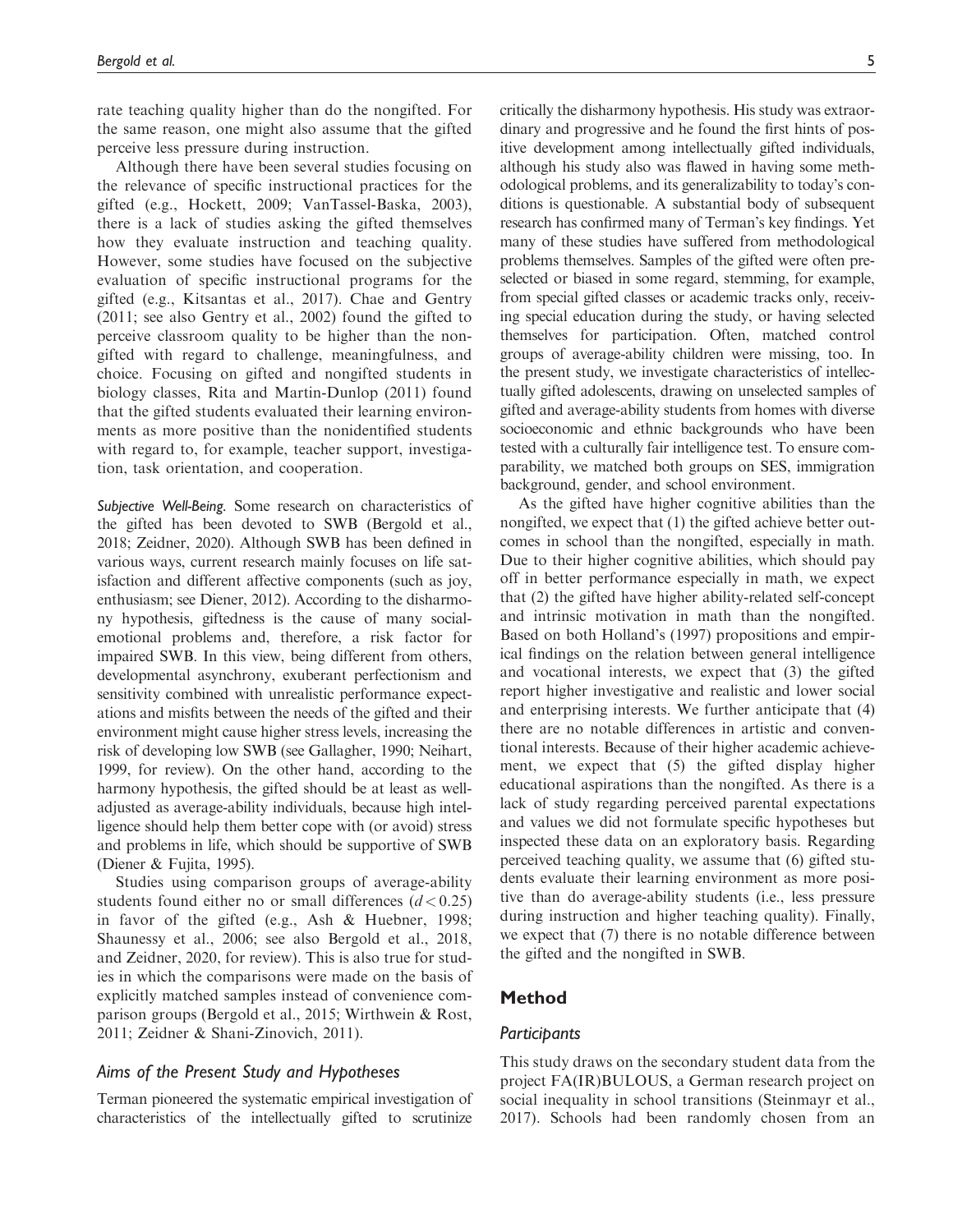Internet data base covering all schools in the Rhine-Ruhr area (except for special needs schools) in North Rhine-Westphalia, a federal state in Germany. However, the project focused especially on students from lower and middle-track schools (Hauptschule, Realschule, and Gesamtschule). $<sup>1</sup>$  Thus, additional data</sup> from a further project investigating students from the academic track (Gymnasium) of the same age and using the same measures were also included. The data were collected between 2015 and 2016. Altogether, the sample comprised  $N = 2,100$  students ( $n = 1,032$  female,  $n = 1,063$  male,  $n = 5$  students did not indicate their gender) in 9th and 10th grade from 22 schools (mean age:  $M = 15.31$ ,  $SD = 0.74$ ; range: 13-18). Indeed, 229 students (10.9%) attended the Hauptschule, 669 (31.9%) the Realschule, 480 (22.9%) the Gesamtschule, and 722 (34.4%) the Gymnasium. Six students from the academic track were excluded as the study protocols indicated they had to leave during testing and thus their intelligence scores were not valid. However, 800 of the remaining students (38.2%) reported an immigrant background.<sup>2</sup>

Inspection of the valid students' intelligence test scores showed that the IQ values were roughly normally distributed. Skewness was  $-0.04$  (standard error  $[SE] =$ 0.53) and kurtosis was 0.14 ( $SE = 0.11$ ), both being close to zero. Mean intelligence was  $M = 100.80$  IQ points  $(SD = 15.35)$ ; 2.4% were gifted, 68.0% were in the average range, 15.6% had an IQ between 116 and 130, 11.9% had an IQ between 70 and 84, and 2.1% had an IQ < 70.

# Measures and Procedure

In the following, we provide a short overview of the measures. Detailed information on all measures and on the procedure can be found in the Supplementary Material (available online).

General Intelligence. We assessed  $g$  with the German short version of the revised Culture Fair Intelligence Test Scale 2 (Weiß, 2006).

School Performance. Mathematical skills were assessed with the Knowledge of Conventions and Rules test (KRW; Schmidt et al., 2012). Reading skills were assessed with the Reading Speed and Comprehension Test for Grades 6 to 12 (LGVT; Schneider et al., 2007). We also used grades from the last report cards. Grades ranged from 1 (excellent performance) to 6 (insufficient performance) and were recoded so that higher values indicated better achievement.

#### **Motivation**

Math ability self-concept. We applied four modified items from the Scales for the Assessment of Academic Self-Concept (Schöne et al., 2012). Internal consistency was  $\alpha = .95$ .

Intrinsic motivation in math. We applied four items, one of which was taken from the intrinsic value subscale of the Scale for the Assessment of Subjective School-Related Task Values (Steinmayr & Spinath, 2010). The other three items were taken from the Programme for International Student Assessment (Prenzel et al., 2013). Internal consistency was  $\alpha = .93$ .

Vocational interests. We assessed students' vocational interests according to Holland's (1997) model, using the General Structure of Interests Tests (Bergmann & Eder, 1999). Internal consistencies ranged from  $\alpha = .83$  to  $\alpha = .88$ .

Educational goals. We asked the students, what are you going to do after leaving school?  $(1 = go \ to \ work)$ without occupational qualification,  $2 =$  apprenticeship,  $3 = study$ ).

Parents' educational expectations and valuing of school. We asked the students to share the extent to which their parents value achievement in school and how interested their parents are in school. Both questions were answered on a 5-point scale  $(1 = \text{very little}, 5 = \text{very}$ great).

The students also indicated their parents' educational expectations regarding school (1 = very low,  $5 = \text{very}$ ) high) and occupational level  $(1 = no \, occupational \, educational \, educational \,$ tion,  $2 =$  apprenticeship,  $3 =$  university of applied sciences,  $4 = university, 5 = doctorate).$ 

Perceptions of teaching quality and instruction. Students rated teaching quality on three items from the Linz Questionnaire for School and Class Climate for Grades 8 to 13 (Eder, 1998). Students also rated perceived pressure during math or German lessons on another three modified items from this instrument. Internal consistency was  $\alpha = .74$  (math) and  $\alpha = .70$ (German) for perceptions of teaching quality and  $\alpha = .79/0.78$  for pressure during instruction. Students from one Hauptschule and from two Gymnasiums were not administered the items. Therefore, this information was available for 1,835 students.

Subjective well-being. We applied the Scale of Habitual Subjective Well-Being (Dalbert, 2003), measuring mood ( $\alpha = .82$ ) and life satisfaction ( $\alpha = .89$ ).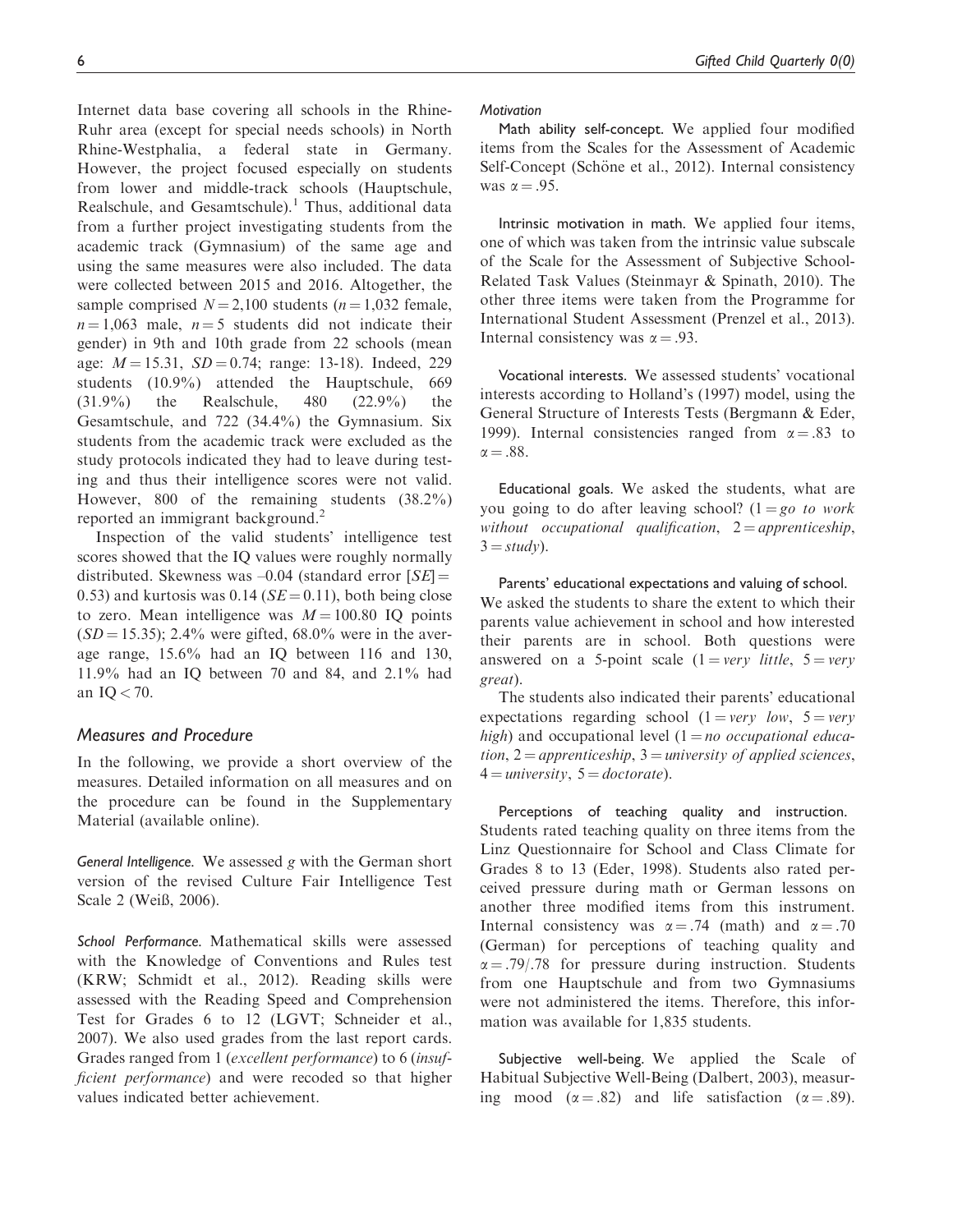Students from one Hauptschule, one Realschule, and four Gymnasiums were not administered these items. Therefore, scores were available for 1,555 students.

#### Analyses

Propensity Score Matching. We used propensity score matching (PSM; Rosenbaum & Rubin, 1983) to build comparable groups of gifted  $(IQ>130)$  and average-ability  $(85 < IQ < 115)$  students. Simulation studies have shown that PSM is feasible and appropriate even for small samples (i.e., a errors are not substantially altered and biases of the estimated treatment effect remain relatively low; Holmes, 2013; Pirracchio et al., 2012).

To calculate the propensity scores, we performed a logistic regression analysis with giftedness  $(0)$  = average intelligence,  $1 = \text{gifted}$  as the dependent variable (method: inclusion). As predictors, we considered confounders which have been shown previously to be related to both giftedness and the dependent variables under study (i.e., "true" confounders; see Austin et al., 2007). This approach to PSM has been shown to lead to a strong balance between the groups and to allow for a relatively large number of cases being successfully matched while preventing over-parametrization (all of which is especially important in light of the small gifted sample at hand), leading to essentially unbiased estimates of the treatment effect (Austin et al., 2007).

Considered covariates. SES was indicated by parents' highest educational level and number of books in the home. Educational level is considered as the broadest single proxy for SES (Sirin, 2005). We additionally considered number of books in the home as a proxy for parents' cultural capital to achieve an even broader assessment of SES. On average, the intellectually gifted tend to come from above-average SES households (e.g., Rost, 2013). This was also true for the present sample, t  $(1,472) = 3.11$ ,  $p = .003$ ,  $d = 0.52$  (educational level), t  $(1,472) = 3.84$ ,  $p < .001$ ,  $d = 0.72$  (number of books). Importantly, previous research has documented differences in motivation, school performance, and parents' educational aspirations related to SES (e.g., Ditton et al., 2005; Organization for Economic Cooperation and Development, 2016; Steinmayr et al., 2012; Stubbe et al., 2016). Therefore, we used SES as a covariate when computing the propensity scores.

Students with an immigration background were underrepresented among the gifted but not among the average-ability students,  $\chi^2(1) = 9.17$ ,  $p = .002$ ,  $\varphi = -.08$ (immigrants:  $M_{\text{IO}} = 96.58$ ; natives:  $M_{\text{IO}} = 103.40$ ). This association between giftedness and migration background was mainly accounted for by differences in SES (note that SES itself is most likely not a fully

explanatory factor). In most countries (among them Germany), students with an immigrant background tend to do worse on standardized achievement tests, sometimes even after controlling for SES (Organization for Economic Cooperation and Development, 2016; Wendt & Schwippert, 2017). At the same time, these students tend to have a higher school-related motivation (in most subjects) and also higher educational aspirations (e.g., Shajek et al., 2006; Stanat et al., 2010). In Germany, most studies also found immigrant parents to have higher educational aspirations for their children than nonimmigrant parents (e.g., Ditton et al., 2005; Paulus & Blossfeld, 2007). Therefore, we also considered immigration background as a covariate.

In line with research on gender differences in intelligence variance (e.g., Johnson et al., 2008), there were more boys than girls in our gifted sample, whereas there were somewhat more girls than boys among the average-ability students,  $\chi^2(1) = 5.59$ ,  $p = .018$ ,  $\varphi = -.06$ . Since there have been documented gender differences in school performance, motivational constructs, and SWB (e.g., Huebner & Diener, 2008; Sparfeldt, 2007; Steinmayr & Spinath, 2008; Voyer & Voyer, 2014), we also used gender as a covariate.

Matching procedure. After propensity score calculation, we used 1:1 nearest neighbor caliper matching without replacement. This procedure matched exactly one student of the average-ability group to a gifted student who had (at least approximately) the same propensity score (and once an average-ability student had been matched, he or she could not serve as another match; e.g., Morgan & Winship, 2015; Thoemmes & Kim, 2011). The maximum allowed propensity score discrepancy between the two units of a matched pair is the caliper. As recommended (e.g., Austin, 2009), the caliper width was set at  $c = .2$  standard deviations of the logit of the propensity score.

Nearest neighbor matching has the advantage that an exact matching can be performed. This was crucial for the present study because the gifted were more likely to attend an academic than a vocational track, whereas this pattern was less evident for the students of average intelligence,  $\chi^2(3) = 9.92$ ,  $p = .019$ ,  $\varphi = .08$  (Gymnasium:  $M_{IQ} = 106.19$ ; Gesamtschule:  $M_{IQ} = 95.72$ : Realschule:  $M_{\text{IQ}} = 102.10$ ; Hauptschule:  $M_{\text{IQ}} = 90.74$ ). The school types strongly differ in their demands on the students, possibly impacting on their motivation, educational aspirations, well-being, judgment of teaching quality, and so on (e.g., Sparfeldt, 2007). Furthermore, grades are not comparable across school types. Therefore, we performed an exact matching on school type. Additionally, some of the constructs under study might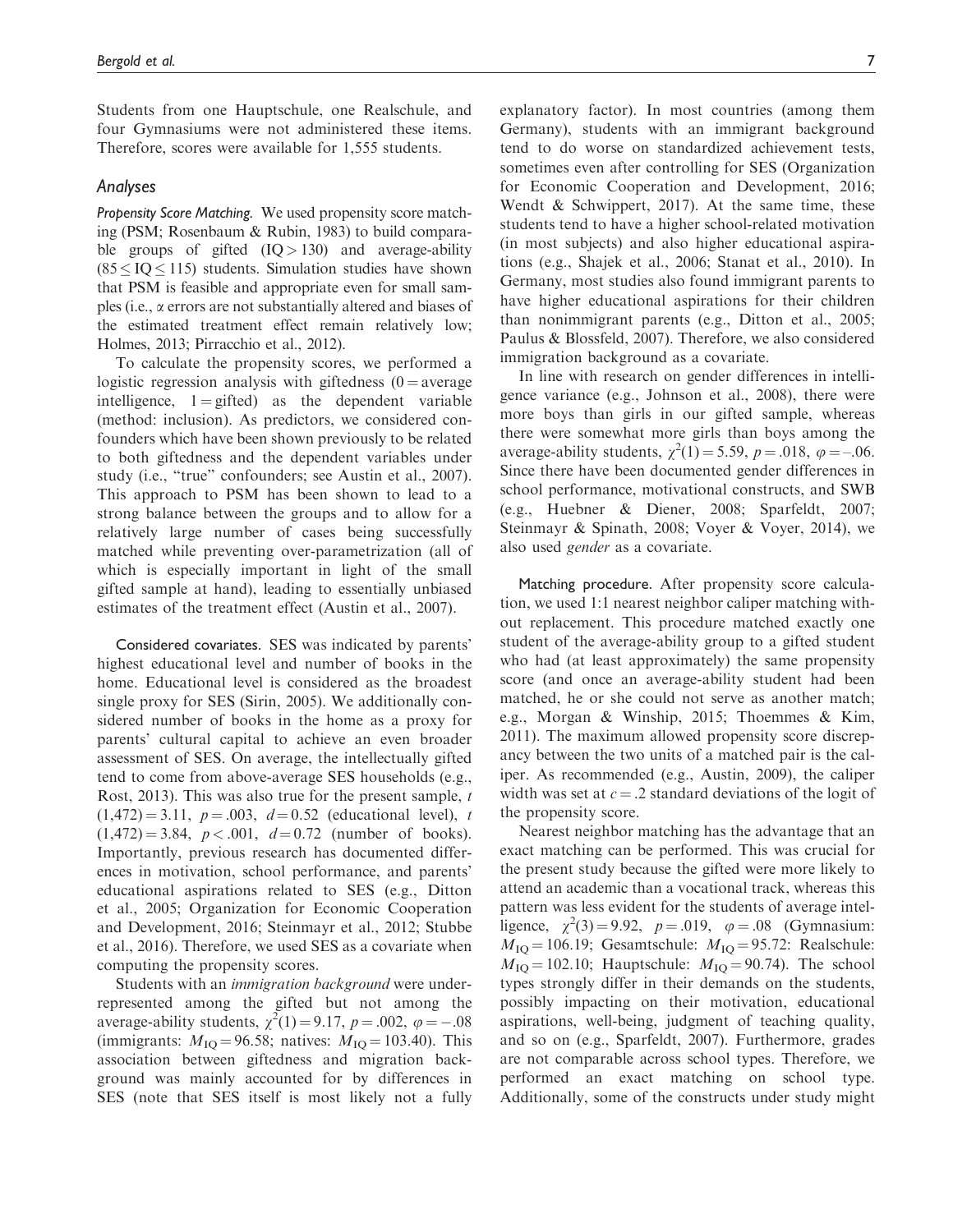not only be affected by school type but also by classroom characteristics. For example, ability self-concepts are known to be influenced by the classmates' abilities (e.g., Marsh et al., 2018). In the same vein, teachers tend to make social comparisons between the students of the same class when assigning grades (e.g., Südkamp  $\&$ Möller, 2009). Relying on students from the same classroom should also be optimal when comparing objective school performance, because students' achievements rely, inter alia, on instructional quality (e.g., Lekwa et al., 2019). For the evaluation of instruction, too, it appears crucial that students whose evaluations are being compared actually judge the same lessons. Therefore, we additionally conducted another PSM with exact matching on students' classroom. As this method is quite strict, potentially leading to many lost cases (e.g., Morgan & Winship, 2015), we allowed for replacement of comparison group students to keep the number of matched cases as high as possible.

Afterward, we analyzed the degree to which multivariate and univariate balance of the covariates was achieved, that is, how closely related students' giftedness status was to the covariates and their combination. To inspect multivariate balance, we used the overall balance  $\chi^2$  test (Hansen & Bowers, 2008) and the  $L_1$  statistic (e.g., Iacus et al., 2012). Good multivariate balance is indicated by a nonsignificant  $\chi^2$  value. For relative multivariate balance,  $L_1$  after matching should be smaller than  $L_1$  before matching (Iacus et al., 2012). To test univariate balance, we inspected mean differences (Cohen's d) between the covariates (which should be close to 0) as well as variance ratios (which should be close to 1).

As a last step of PSM, we inspected the area of common support, which is the overlap of the propensity score distributions of the two groups. If the area of common support is small, the results are only valid for a small part of the sample at hand and therefore probably not generalizable to the entire population the sample was drawn from. A large area of common support, by contrast, indicates that the results are probably valid for the entire population represented by the sample (Thoemmes & Kim, 2011).

Group Comparisons. We made group comparisons by means of Wilcoxon signed-rank tests (accounting for the dependence of the matched samples). We chose a nonparametric approach because most variables did not follow a normal distribution when we compared only small samples (see below). Furthermore, there were some variables that were rather ordinal in nature (i.e., students' educational goals, parents' occupational expectations). Matched cases in which data from only one student were available, were excluded from the analyses. We used the rank-biserial correlation  $r_{\rm rb}$  as effect size, calculated from the simple difference formula by Kerby (2014). According to this formula,  $r_{rb}$  is the difference between two ratios: the proportion of pairs in which Group 1 has higher ranks than Group 2 and the proportion of pairs in which Group 2 has higher ranks than Group 1. As opposed to other effect sizes that can be used with the Wilcoxon signed-rank test,  $r_{rb}$  is relatively easy to interpret and its sign indicates the direction of the difference (Kerby, 2014). Due to multiple testing, we performed Bonferroni corrections. The adjusted level of statistical significance was therefore  $\alpha < .0022$  (.05/23).

Considering the Small Sample Size and Nonpreregistration. As already mentioned, the current sample of gifted students was small, reducing test power. We therefore also focused on the effect sizes. However, it should be kept in mind that small samples per se limit the generalizability of the findings. Therefore, the results from this study should be interpreted with caution. Furthermore, our findings should be understood as rather exploratory, given that our study was not preregistered.

Handling Missing Data. There were two types of missing data. Some data were missing because the instruments had not been administered to all students (see above) and some were missing although the instruments had been administered. For the latter, the missing rate was 1.73% (gifted students) and 3.07% (average-ability students). We handled these by means of multiple imputation (whereas we did not impute the values that missed due to nonadministration, because these data were missing systematically and because the rate of missing values was substantial). We estimated the number of needed imputations according to von Hippel (2018). We first imputed five data sets (using the entire sample) to calculate the fraction of missing information (FMI) for all study variables. We used five imputations as a starting point, because five imputations were seen as optimal in terms of efficiency (more than five imputations usually result in only marginally greater measurement accuracy of the point estimate; Schafer, 1999) and because FMI was expected to be low given the low rates of missing values (see von Hippel, 2018). We chose the upper bound of the 95% confidence interval of the highest FMI and a coefficient of variation (CV) of .05, as recommended by Royston (2004). The CV reflects the variation of the SE around the point estimate across the imputations. A CV  $\leq$  .05 means that the SD of the SE will be 5% (or less) of the mean SE. This procedure resulted in a target number of six imputations. Given that the rate of missing values was low, we expected no notable effects of six versus five imputations on the results. We therefore did not perform additional imputations.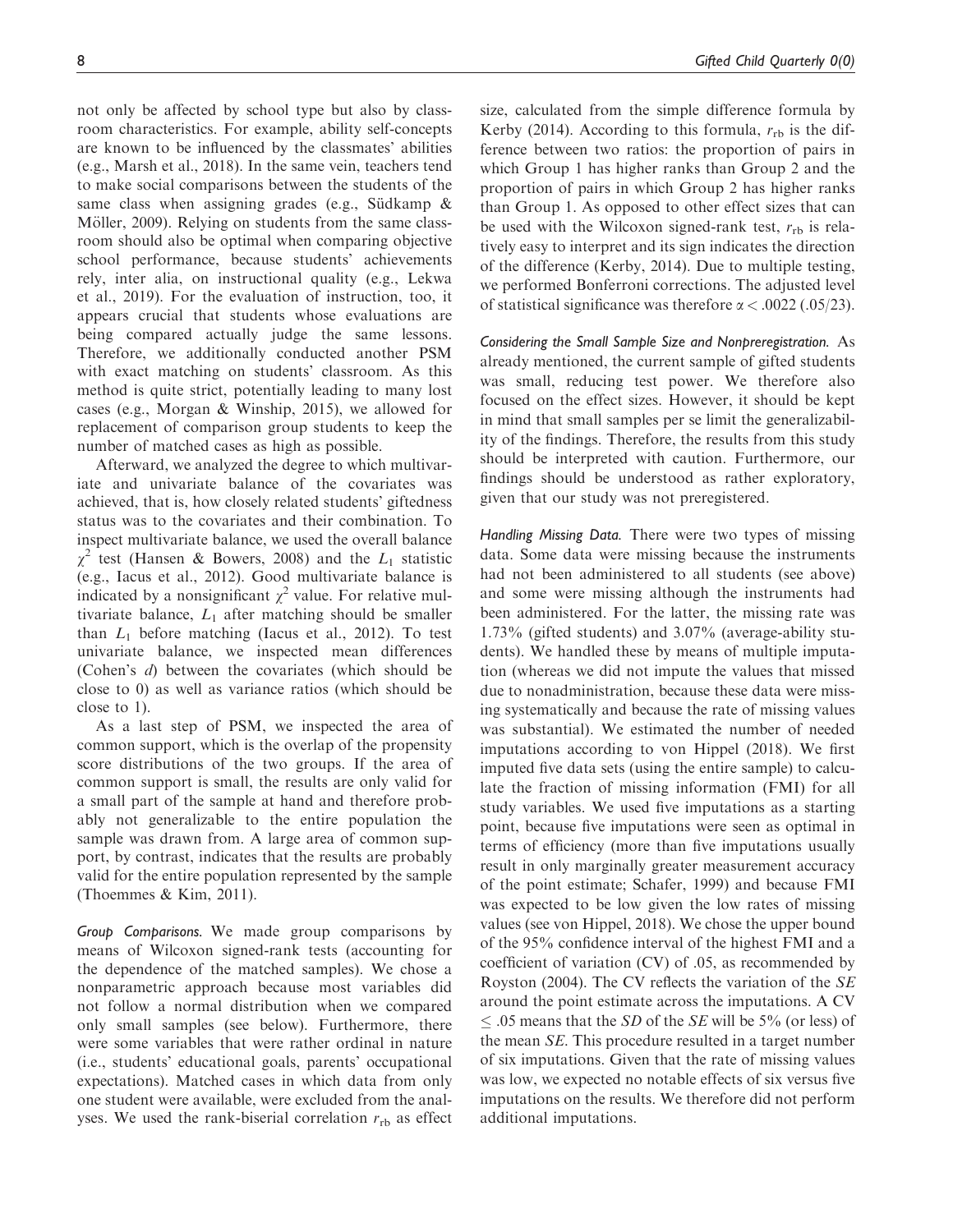# **Results**

#### Intercorrelations

The intercorrelations of the study variables in the gifted and in the average-ability sample can be found in Table S1 in the Supplementary Material (available online). Most correlations were in line with what would be theoretically expected. However, the intercorrelations among the performance tests and grades were quite low  $(-.04 \le r \le .40)$ , especially in the gifted sample. Performance data also displayed lower correlations with the SES indicators than expected  $(-.10 \le r \le .31)$ , again especially in the gifted sample. This might partly be explained by variance restrictions due to splitting the sample into a gifted and an average-ability group. Additionally, both academic achievement tests, especially the reading comprehension test, were not particularly difficult but had a pronounced speed component. Furthermore, the SES indicators were self-reported by the students, which limits their validity. We will return to this point in the limitations.

# Propensity Score Matching (Exact Matching on School Type)

By means of 1:1 nearest neighbor matching with exact matching on school type, 50 of the 51 gifted students could be matched. The overall balance  $\chi^2$  test indicated excellent multivariate balance,  $\chi^2(4) = 0.16$ ,  $p = .997$ . The  $L_1$  statistic also indicated relative multivariate balance  $(L_1 \text{ before matching} = .71, L_1 \text{ after matching} = .56).$ Table 1 displays mean and variance differences between both groups on the covariates before and after matching. There were no group differences left larger than  $|d| =$ 0.05 after the matching and most of the variance ratios were closer to 1 than before matching. The matched groups did not differ in age either,  $t(98) = -0.70$ ,  $p = .483$ ,  $d = -0.14$ . The mean IQ was  $M = 136.98$  $(SD = 5.23)$  for the matched gifted group and  $M = 101.88$  (SD = 7.33) for the matched average-ability group. Twenty-five of the matched gifted (and averageability) students attended the Gymnasium, seven the Gesamtschule, 17 the Realschule, and one the Hauptschule.

The area of common support was large (see Figure 1). In summary, the matching procedure found a counterpart for all gifted but one, and revealed excellent multivariate and univariate balance on the covariates. The overlap of propensity scores between the gifted and the average-ability group was high. Therefore, both groups were comparable and the results can be considered generalizable to the population represented by the sample.

#### Group Comparisons (Exact Matching on School Type)

The medians of the gifted and the average-ability students' scores on the dependent variables as well as the Wilcoxon test results are shown in Table 2.

School Performance. The gifted achieved better results in the math achievement test ( $r_{rb} = .66$ ,  $p < .001$ ) and better math grades  $(Mdn = 5.00 \text{ vs. } 4.00; r_{rb} = .81, p < .001)$ than did the students with average intelligence. Although there was a tendency toward the same pattern in reading comprehension and in the German grade, respectively, the differences here were markedly smaller and statistically not significant. In sum, Hypothesis 1 was supported.

Motivation. The gifted displayed markedly higher values than the average-ability students in mathematical ability self-concept ( $r_{rb} = .71$ ,  $p < .001$ ) and intrinsic motivation  $(r_{\rm rb} = .62, p < .001)$ , supporting Hypothesis 2.

| Table I. Means (M) and Standard Deviations (SD) of Gifted and Average-Ability Students as Well as Variance Ratios (VR) in the |
|-------------------------------------------------------------------------------------------------------------------------------|
| Covariates before and after 1:1 Nearest Neighbor Matching with Exact Matching on School Type (Caliper $=$ 2).                 |

|                                                 | Gifted |      | Average ability |      |           |         |        |              |
|-------------------------------------------------|--------|------|-----------------|------|-----------|---------|--------|--------------|
|                                                 | M      | SD   | M               | SD   | <b>VR</b> | t       | Þ      | d            |
| Before matching                                 |        |      |                 |      |           |         |        |              |
| Parents' educational level (0-6 scale)          | 3.10   | 1.46 | 2.33            | 1.48 | 0.97      | 3.11    | .003   | 0.52         |
| Books in the home (1-6 scale)                   | 3.70   | 1.46 | 2.96            | 1.35 | 1.17      | 3.84    | < .001 | 0.72         |
| Immigration background ( $0 = no$ , $1 = yes$ ) | 0.18   | 0.39 | 0.39            | 0.49 | 0.63      | $-3.78$ | < 0.01 | $-0.47$      |
| Gender $(0 = boy, 1 = girl)$                    | 0.33   | 0.48 | 0.50            | 0.50 | 0.91      | $-2.48$ | .013   | $-0.34$      |
| After matching                                  |        |      |                 |      |           |         |        |              |
| Parents' educational level (0-6 scale)          | 3.09   | 1.47 | 3.04            | 1.56 | 0.89      | 0.14    | .888   | 0.03         |
| Books in the home (1-6 scale)                   | 3.66   | 1.44 | 3.66            | 1.40 | 1.06      | $-0.01$ | .989   | $\leq -0.01$ |
| Immigration background ( $0 = no$ , $1 = yes$ ) | 0.18   | 0.39 | 0.20            | 0.40 | 0.92      | $-0.25$ | .801   | $-0.05$      |
| Gender ( $0 = boy$ , $I = girl$ )               | 0.34   | 0.48 | 0.36            | 0.49 | 0.98      | $-0.21$ | .836   | $-0.04$      |

Note. Before matching:  $n = 51$  (gifted group; M<sub>IQ</sub> = 136.96),  $n = 1,423$  (average-ability group; M<sub>IQ</sub> = 99.86). After matching:  $n = 50$  for both groups (M<sub>IQ</sub>  $_{\rm gifted}$  = 136.98, M<sub>IQ average ability</sub> = 101.88). VR = SD $^2$ <sub>gifted</sub>/SD $^2$ <sub>averagely gifted</sub>. Positive  $t$  and  $d$  values: Greater values of the gifted students.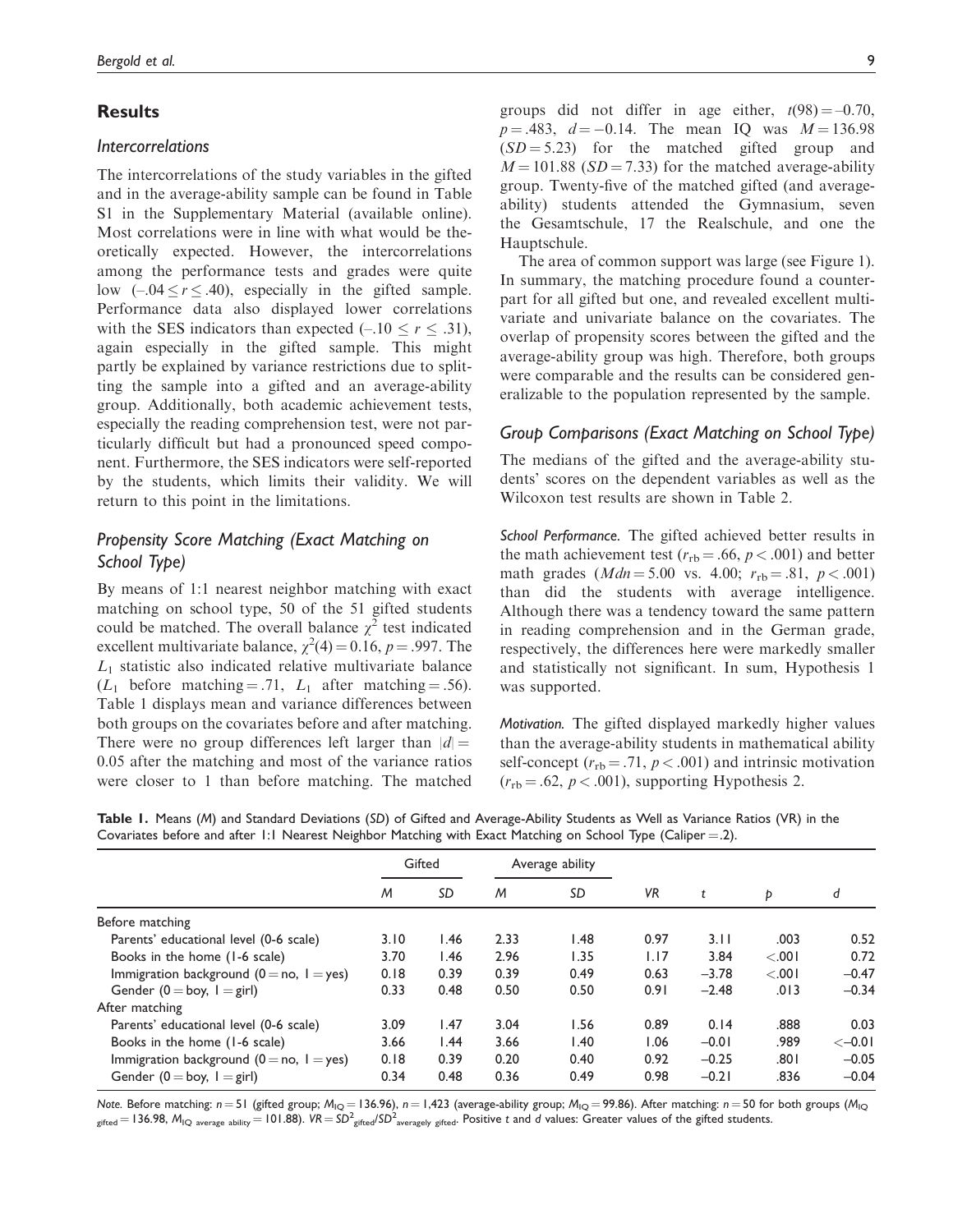

Figure 1. Distributions of the propensity scores in the gifted ("1") and in the average-ability ("0") group.

There were also some notable differences in vocational interests. The gifted showed higher investigative interests than did the average-ability students  $(r_{rb} = .65, )$  $p < .001$ ). By tendency, the gifted also showed higher realistic  $(r_{rb} = .42, p = .011)$  and lower social interests  $(r_{\rm rb} = -.37, p = .022)$ , but these differences were less substantial and not statistically significant after Bonferroni correction. Thus, there was some support for Hypothesis 3, although it was limited for realistic and social interests and not confirmed whatsoever for enterprising interests  $(r_{rb} = -.21, p = .212)$ . There were only small differences in artistic and conventional interest, supporting Hypothesis 4. The difference in educational goal was in favor of the gifted, but statistically not significant. Thus, there was little support for Hypothesis 5.

Parents' Educational Expectations and Valuing of School. There was no statistically significant effect of giftedness. If anything, there was a slight tendency that the parents of the gifted showed somewhat less interest in school than did the parents of the average-ability students  $(r_{rb} = -.37,$  $p = .053$ ).

Perceptions of Teaching Quality and Instruction. The gifted perceived somewhat less pressure during the math lessons than the average-ability students did, although this effect was not statistically significant after Bonferroni correction  $(r_{\rm rb} = -.52, p = .011)$ . There were no differences in perceived pressure in German lessons or perceived quality of teaching in either math or German. Thus, support for Hypothesis 6 was very limited.

Subjective Well-Being. Although the gifted reported slightly higher levels of life satisfaction ( $r_{rb} = .25$ ,  $p = .314$ ) and a slightly lower mood ( $r_{rb} = -.22$ ,  $p = .353$ ), both differences were small and not statistically significant. Thus, there was support for Hypothesis 7.

# Propensity Score Matching (Exact Matching on Classroom)

Detailed results for the PSM with exact matching on classroom can be found in the Supplementary Material (available online). In summary, the results mostly resembled those reported above when comparing the effect sizes, with three exceptions. The difference in investigative interests was smaller than after the first PSM  $(r_{\rm rb} = .32 \text{ vs. } r_{\rm rb} = .65)$ ; the difference in pressure in math lessons vanished  $(r_{rb} = -.13 \text{ vs. } r_{rb} = -.52)$ ; and the difference in parents' interest in school was larger  $(r_{\rm rb} = -.66$  vs.  $r_{\rm rb} = -.37$ ).

# **Discussion**

Terman's (1925) Genetic Studies of Genius were the starting point for the systematic empirical investigation of the lives of the intellectually gifted. Terman exposed the myth of the "mad genius." However, his study has been subjected to several critiques. In the present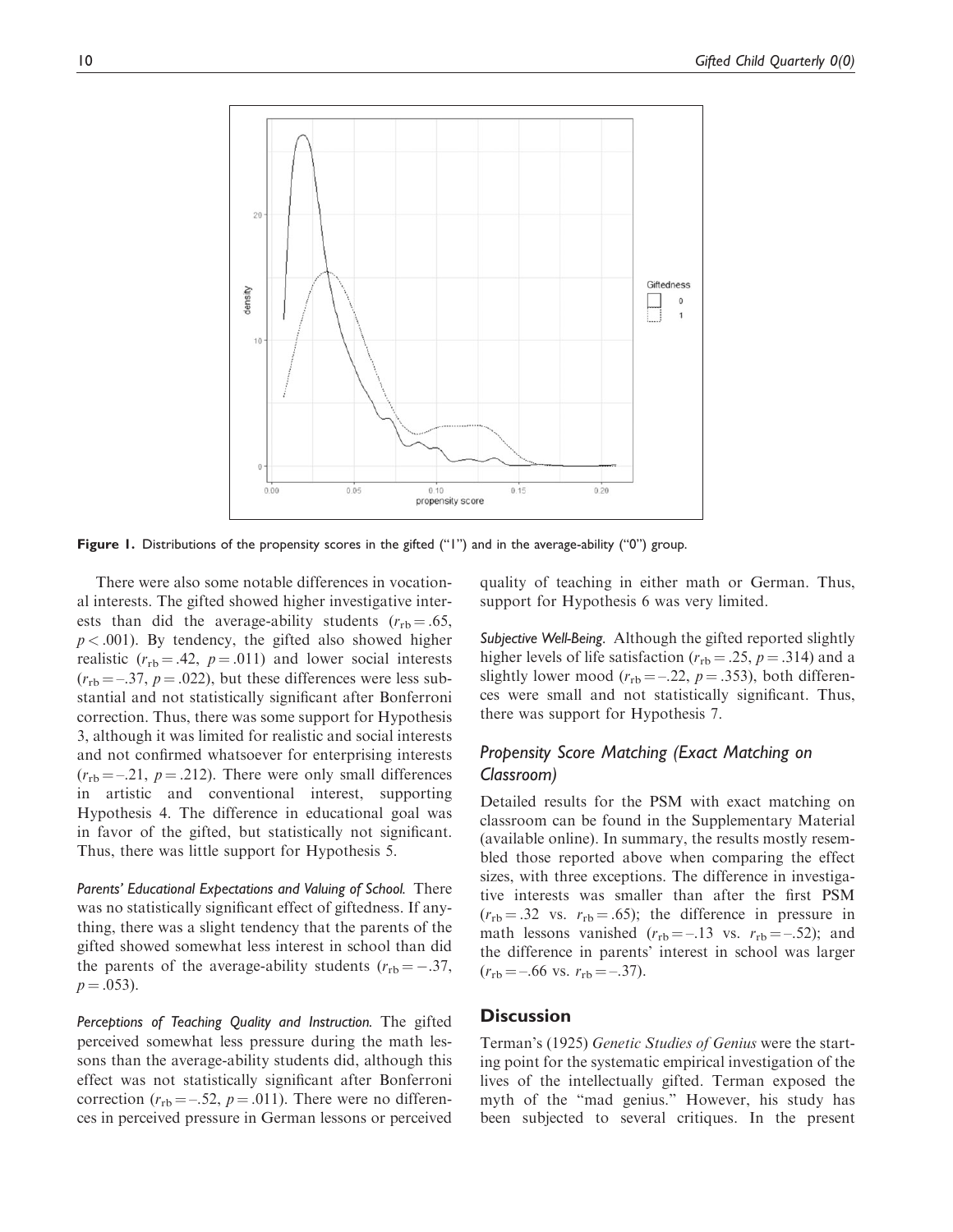| Table 2. Medians (Mdn) and Group Differences Between Gifted and Average-Ability Students (Exact Matching on School Type). |  |  |  |  |
|---------------------------------------------------------------------------------------------------------------------------|--|--|--|--|

|                                                                   | $n_{\rm group}$ |        | Mdn             |      | Þ         | $r_{rb}$ |
|-------------------------------------------------------------------|-----------------|--------|-----------------|------|-----------|----------|
|                                                                   |                 | Gifted | Average ability | Ζ    |           |          |
| School performance                                                |                 |        |                 |      |           |          |
| Standardized achievement tests                                    |                 |        |                 |      |           |          |
| Math (KRW)                                                        | 50              | 27.50  | 22.00           | 3.99 | $< .001*$ | .66      |
| Reading comprehension (LGVT)                                      | 50              | 14.50  | 13.00           | 1.40 | .161      | .23      |
| Grades                                                            |                 |        |                 |      |           |          |
| Math                                                              | 50              | 5.00   | 4.00            | 4.42 | $< 0.01*$ | .81      |
| German                                                            | 50              | 4.00   | 4.00            | 1.34 | .180      | .25      |
| <b>Motivation</b>                                                 |                 |        |                 |      |           |          |
| Ability self-concept in math                                      | 50              | 4.13   | 3.25            | 4.22 | $< .001*$ | .71      |
| Intrinsic motivation in math                                      | 50              | 4.00   | 3.00            | 3.61 | $< .001*$ | .62      |
| <b>Vocational interests</b>                                       |                 |        |                 |      |           |          |
| Realistic                                                         | 50              | 3.10   | 2.55            | 2.54 | .011      | .42      |
| Investigative                                                     | 50              | 3.20   | 2.50            | 3.92 | $< .001*$ | .65      |
| Artistic                                                          | 50              | 2.80   | 2.73            | 0.16 | .873      | $-.03$   |
| Social                                                            | 50              | 2.55   | 2.80            | 2.28 | .022      | $-.37$   |
| Enterprising                                                      | 50              | 2.75   | 2.90            | 1.25 | .212      | $-.21$   |
| Conventional                                                      | 50              | 2.55   | 2.30            | 1.56 | .118      | .26      |
| Educational goal                                                  | 50              | 3.00   | 3.00            | 1.16 | .248      | .33      |
| Perceived parents' valuing of school and educational expectations |                 |        |                 |      |           |          |
| Valuing of school                                                 | 50              | 4.00   | 4.00            | 0.36 | .722      | $-.07$   |
| Interest in school                                                | 50              | 4.00   | 4.00            | 1.94 | .053      | $-.37$   |
| Expectation school performance                                    | 50              | 4.00   | 4.00            | 0.66 | .511      | $-.14$   |
| Expectation vocational qualification                              | 50              | 3.00   | 2.00            | 0.72 | .470      | .14      |
| Evaluation of school instruction                                  |                 |        |                 |      |           |          |
| Perceived pressure                                                |                 |        |                 |      |           |          |
| Math                                                              | 36              | 2.00   | 2.83            | 2.54 | .011      | $-.52$   |
| German                                                            | 36              | 2.00   | 2.00            | 1.42 | .156      | .29      |
| Perceived quality                                                 |                 |        |                 |      |           |          |
| Math                                                              | 36              | 3.67   | 3.33            | 1.70 | .089      | .34      |
| German                                                            | 36              | 3.58   | 3.33            | 0.69 | .489      | $-.14$   |
| Subjective well-being                                             |                 |        |                 |      |           |          |
| Life satisfaction                                                 | 27              | 5.29   | 5.00            | 1.01 | .314      | .25      |
| Mood                                                              | 27              | 4.50   | 5.17            | 0.93 | .353      | $-.22$   |

Note.  $M_{IQ\_gified} = 136.98$ ,  $M_{IQ\ average\ ability} = 101.88$ .  $r_{rb}$ : rank-biserial correlation. Positive *r* values indicate more positive than negative rank scores (i.e., rank scores in favor of the gifted).

\* Statistically significant after Bonferroni correction.

study, we (re)investigated the characteristics of the gifted regarding school performance, motivational variables, parents' educational expectations, students' perceptions of teaching and instruction, and SWB. In doing so, we drew on a largely unselected sample of adolescents, applied a culturally fair intelligence test, and built a comparison group of average-ability students by means of PSM.

#### Summary and Interpretation of the Findings

School Performance. In accordance with previous research (e.g., Rost, 2009; Roznowski et al., 2000; Wirthwein et al., 2019), the gifted outperformed the averageability students, especially in mathematics (grades:  $r_{rb} = .81$  [school matching]/.64 [classroom matching],

test performance:  $r_{rb} = .66/.51$ . This was not as much the case for reading comprehension  $(r_{rb} = .23/.29)$  or for grade in German  $(r_{rb} = .25/-.04)$ . This is in line with previous findings showing that performance in STEM fields is more strongly associated with intelligence than is performance in humanities (e.g., Roth et al., 2015; Wirthwein et al., 2019). It should be noted, however, that the reading comprehension test in particular has a pronounced speed component and its items are not very difficult, especially for adolescents. Therefore, the impact of intelligence on performance in this test is probably limited.

Motivation. In line with previous research (e.g., Hoge & Renzulli, 1993; Litster & Roberts, 2011;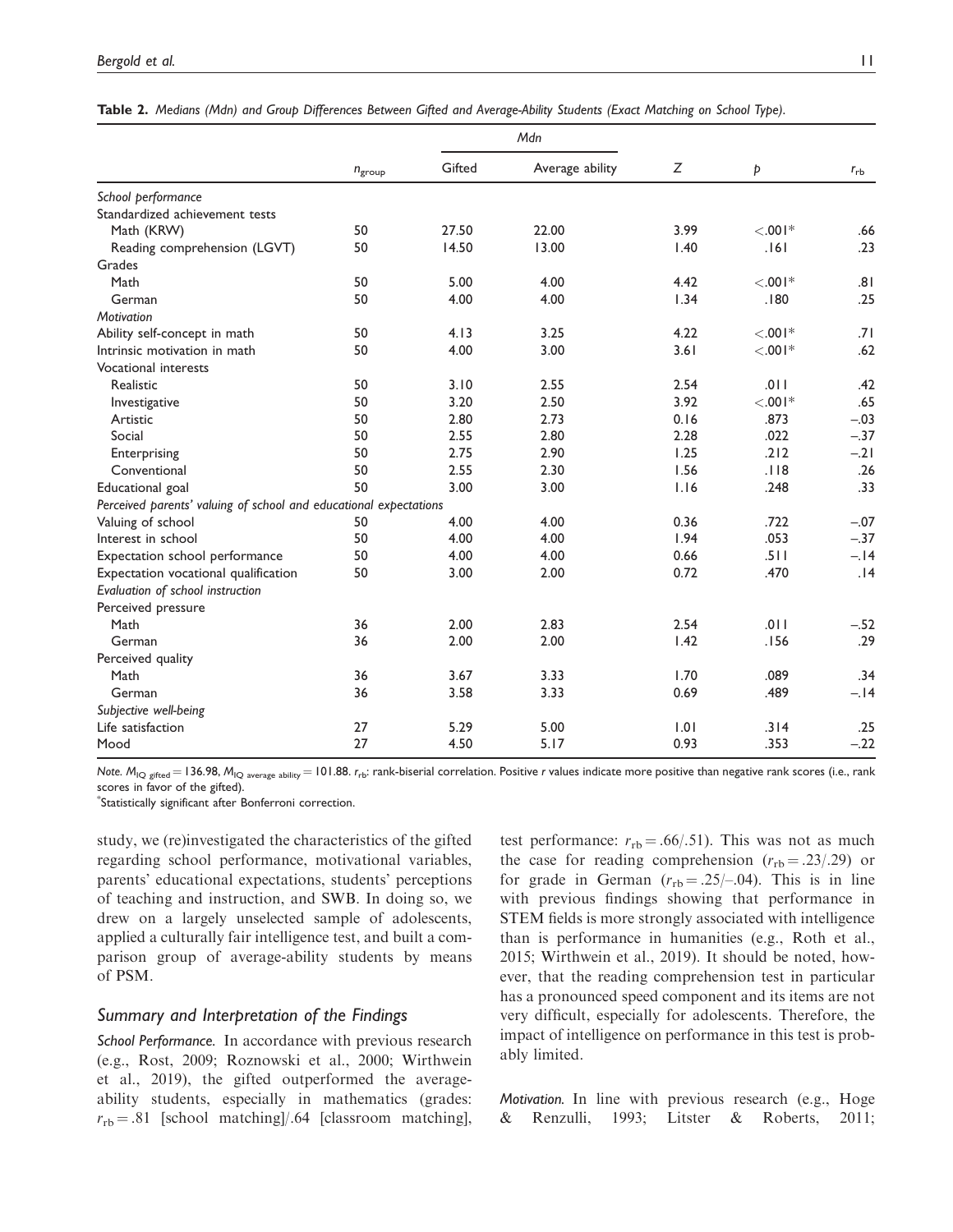Wirthwein et al., 2019), the gifted displayed a higher ability self-concept  $(r_{rb} = .71/.66)$  and intrinsic motivation  $(r_{rb} = .62/.60)$  in math than did their averageability counterparts. Similar findings have also been reported by Wirthwein et al. (2019) for motivational orientations related to math. Due to the limitations in our data, we could not test whether the motivational differences observed were due to differences in performance. In Wirthwein et al. (2019), the motivational differences were partly due to differences in mathematical skills, but the gifted still had higher self-concept and intrinsic motivation when performance differences were taken into account. There seems to be a difference in mathematical self-concept and intrinsic motivation that is not explainable by differences in performance. Tasks in mathematics are mostly more cognitively challenging than tasks in other subjects. Gifted students might more strongly seek out challenging tasks because they experience more joy when learning from them (Gottfried & Gottfried, 1996; Schick & Phillipson, 2009), or because challenging tasks offer them more informational value for evaluating their ability level than do easy tasks (Neitzke & Röhr-Sendlmeier, 1992). These might be reasons why the gifted show higher intrinsic motivation for math (partly) irrespective of performance differences.

Although there was some variation in effect sizes across the matching procedures, the gifted reported higher realistic  $(r_{rb} = .42/.47)$  and investigative  $(r_{rb} = .65/.32)$  interests than did the average-ability students. The gifted also reported somewhat lower social interests, although the effects were rather small  $(r_{rb} = -$ .37/–.33). This pattern is largely in line with previous research investigating the vocational interests of gifted and average-ability students from the same school track (Sparfeldt, 2007; see also Vock et al., 2013). As there has been much debate about a lack of specialists in times of continued globalization and digitization, nurturing gifted students could be a way to meet these demands. One possibility to nurture gifted students might be to increase the fit between vocational interests and the students' educational and vocational goals, potentially resulting in more successful educational and occupational pathways.

There has been surprisingly little research focusing on educational aspirations comparing the gifted with a parallel control group of nonidentified students (Roznowski et al., 2000). Regardless of the matching procedure, we found no significant difference between the two groups. As most of the matched students attended the Gymnasium (i.e., the highest school track in the German school system, typically leading to university enrollment) the variance of educational aspirations was restricted and this might explain the nonsignificant results.

Parents' Educational Expectations and Valuing of School. Our study is one of the first to focus on the comparison of gifted and average-ability students' perceptions of their parents' educational expectations and values. We found hints that the gifted compared with average-ability students perceive their parents to have a lower interest in school  $(r_{rb} = -.37/-.66)$ . Our study corresponds with the results from Campbell and Mandel (1990) who also found less perceived parental involvement of students of gifted classes compared to students from regular classes. One explanation might be that the parents do not need to support their gifted children as much as their average-ability children because gifted students are more autonomous concerning school work and achieve better outcomes in school. Parental involvement might thus be less necessary for the gifted, if their parents worry less about their children's educational prospects and therefore show less interest in school. What also has to be kept in mind is that we assessed parents' interest in school as perceived by the students. When working on these items, students might have compared their parents' interest with their own interest in school. As gifted students seem to have a comparatively high interest in school (see also Wirthwein et al., 2019), they might have perceived their parents' interest as relatively low, quite in contrast to the average-ability students.

We found, however, no difference in parents' educational expectations. The fact that most matched students attended the Gymnasium might have restricted the variance of parental expectations. In sum, there are no hints that there is a heightened pressure from parents on gifted students regarding school as is sometimes discussed (e.g., Peterson, 2009).

Perceptions of Teaching Quality and Instruction. Descriptively and in line with the studies by Chae and Gentry (2011) and Rita and Martin-Dunlop (2011), these gifted students evaluated their learning environments somewhat more positively than the average-ability students did. The effects were mostly small and suggest that there are no substantial systematic differences in how gifted and average-ability adolescents experience the lessons in school.

Subjective Well-Being. There was only a small descriptive advantage of the gifted in life satisfaction and a small descriptive disadvantage in mood. None of these differences were meaningful. These findings largely concur with previous research on SWB of the gifted (e.g., Bergold et al., 2015; Wirthwein & Rost, 2011). It appears that giftedness is no risk factor for poor SWB.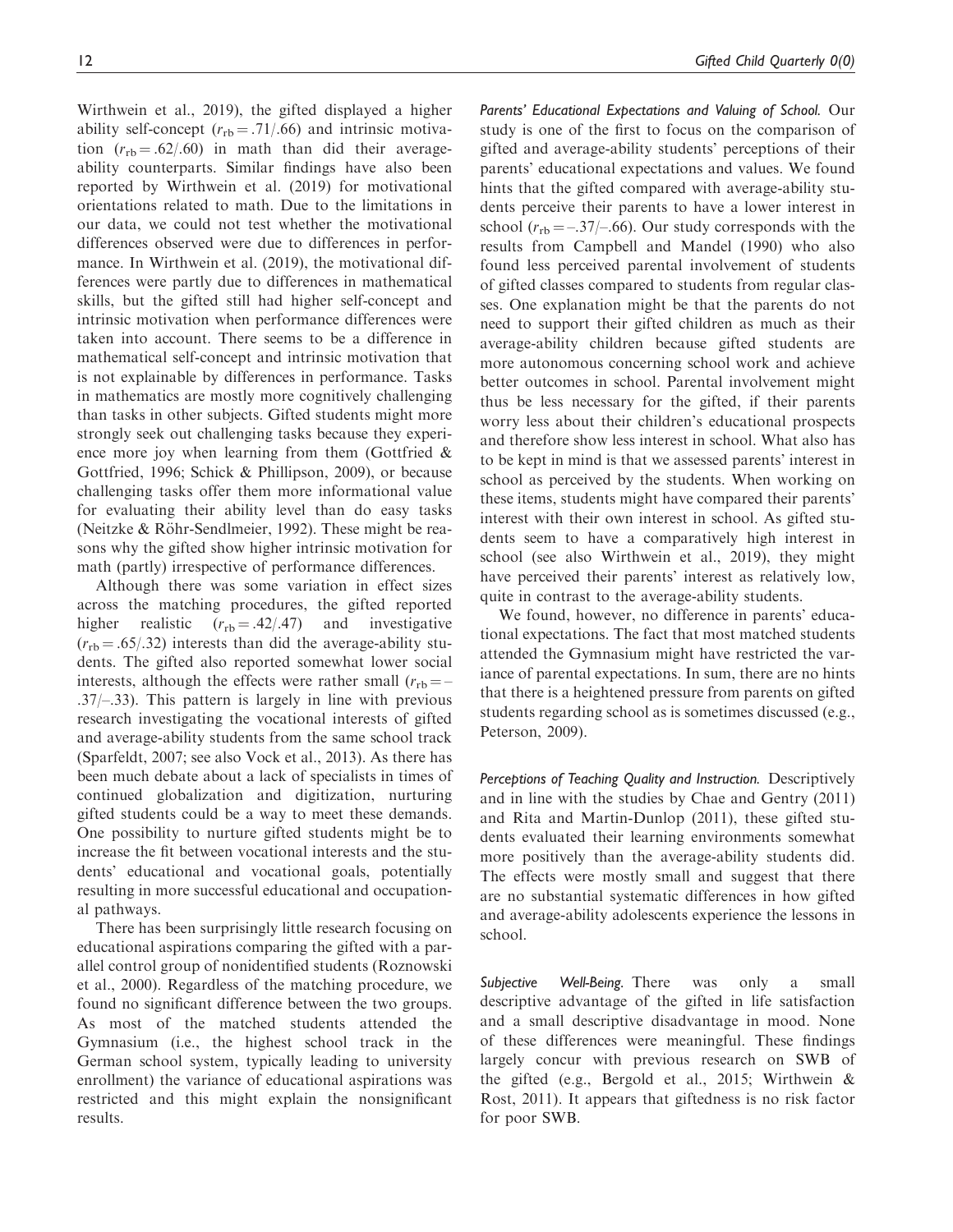#### Disharmony or Harmony?

All in all, our findings speak against the disharmony hypothesis: There were no notable differences in SWB, and there was no indication of a heightened pressure on the gifted students in terms of higher performance expectations by parents or the gifted themselves or increased pressure during the lessons. Overall, only two consistent differences emerged: The gifted students were more highly motivated and achieved better in math than their average-ability counterparts. These results underline the major results Terman found in his longitudinal study. In this regard, our study (like other studies in the field) demonstrates that the shortcomings of Terman's work that many have criticized (see Freeman, 2006; Jolly, 2008b; Subotnik & Arnold, 1994; see also Warne, 2019) did not notably bias his key findings. We used a culturally fair intelligence test not predominantly focused on verbal intelligence and identified a gifted sample that was more diverse regarding SES and immigration background (or ethnicity) than was Terman's. We applied psychometrically established assessments and used an explicitly matched comparison group; and finally, the present sample was a current one and therefore not influenced by cohort effects. Despite all these differences, Terman's findings were confirmed, which speaks for their robustness and their topicality still today.

Importantly, these results were found while many potential confounders were controlled for by means of matching. The covariates can therefore be ruled out as possible causes of the observed differences. This means that it is very unlikely that most of the gifted individuals in Terman's study excelled just because they grew up in comparatively privileged homes or were academically supported. The differences seem rather to apply to giftedness itself, irrespective of social and ethnic background. Thus, there are important noncognitive differences between gifted and average-ability adolescents that can for example serve as justifications for gifted programs. For instance, the fact that the gifted display an especially high intrinsic motivation for math and a particularly high interest in investigative occupations justifies special gifted programs focusing on math or investigative activities. It was also Terman (1954) who argued for the special academic promotion of the gifted identified by means of IQ tests, irrespective of their social or ethnic background (see Warne, 2019). The findings from our comparatively diverse sample underscore his claim.

The falsification of the disharmony hypothesis, however, does not imply that the gifted cannot be affected by negative stereotypes that still exist about them. Importantly, most of the gifted students (and their parents) in our sample were probably not aware of

their giftedness. They might have been immune to negative stereotyping effects, as they had not been assigned the gifted label. Things might be different if they had. In general, the gifted label can have negative implications such as being stereotyped or exploited by classmates, receiving less support from teachers, or being faced with increased expectations from others (e.g., Berlin, 2009; Moulton et al., 1998; Robinson, 1990). These factors might indeed be detrimental for the development of at least some of the gifted (e.g., Freeman, 2006). On the other hand, most of Terman's participants were aware of their giftedness, as they were aware of being part of the study and many of them received support and advice from Terman in different ways (Warne, 2019; Warne & Liu, 2017). In any case, there is a continued need to dispel negative stereotypes about the gifted. In line with Terman's endeavor, it is essential to scrutinize alleged effects of giftedness and stereotypes about the gifted empirically.

## Limitations and Future Directions

Our study has several strengths but it also comes with some limitations. We drew on a relatively unselected sample of students from all school types (except for special needs schools) within the German tracked school system, and identified the level of giftedness with a culturally fair intelligence test. Therefore, students from diverse backgrounds were included. We applied a rigorous method for matching the students according to the most important covariates. Nevertheless, there surely are further variables (e.g., family status, friends) we could not control for although they might also have an impact on the dependent variables under study. As beneficial as PSM is, matching methods can never bring about conditions that equal a randomized experiment (see also, e.g., Fan & Nowell, 2011; Graham & Kurlaender, 2011).

The study is also limited in its scope when directly compared with Terman's study. Although we assessed a variety of variables, our study did not comprise all variables Terman and his colleagues had considered. In addition, the reading and the math test were speeded tests measuring rather basic academic skills. Future studies could include power tests with more difficult tasks. We would expect that differences between gifted and average-ability students should be higher on such tests. Maybe even more important, our sample was only cross-sectional in nature. We were therefore not able to answer questions that were important to Terman such as the stability of giftedness across the lifespan. Our study represents just a snapshot on selected childhood (or adolescence) variables.

It should also be noted that our findings probably only apply to adolescents from regular schools (i.e., students not coming from gifted schools or gifted classes).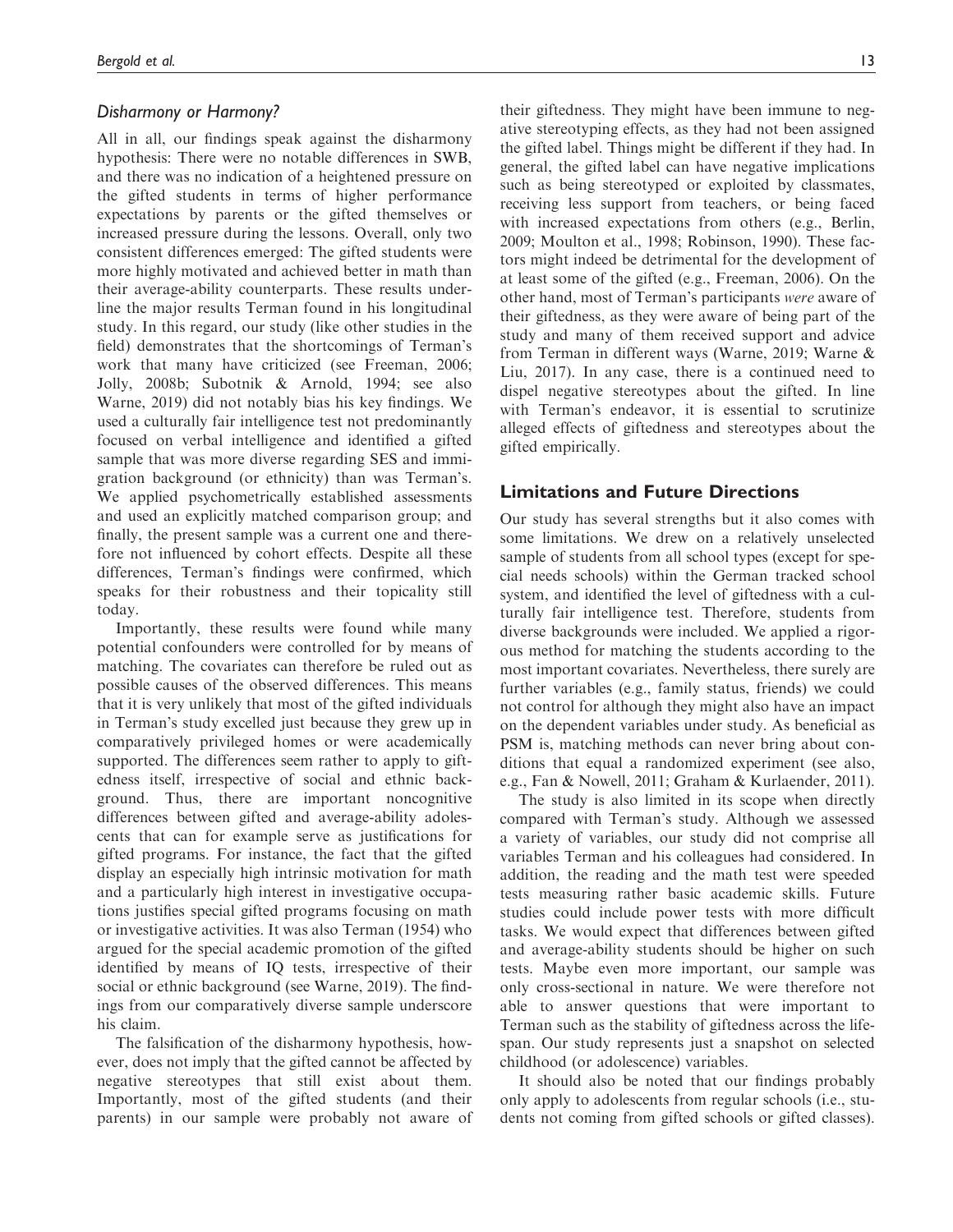As already mentioned, at least some students with the "gifted" label might differ in important respects from those without. This might not only apply to stereotyping effects possibly leading to poorer performance, increased feelings of performance pressure, lower SWB, or parents being more concerned about their children (e.g., Coleman et al., 2015). It might also apply to consequences of ability grouping. For example, ability grouping is sometimes found to negatively influence academic or intellectual self-concept (e.g., Preckel et al., 2010, 2016), although this effect is often counterbalanced by an assimilation effect (i.e., awareness of belonging to a high-ability group produces a positive effect on selfconcept; e.g., Herrmann et al., 2016). More (quantitative) research on the characteristics of labeled gifted individuals is needed.

Another problem was the small size of the matched samples. Small samples limit the generalizability of the findings, so the present findings should be interpreted with caution. In addition, we performed a large number of statistical tests, raising the problem of  $\alpha$ error inflation. However, first, we adjusted  $\alpha$  to counteract this problem; second, the results were largely in line with other studies (including Terman's work, see above), pointing to the reliability of the sample and to the trustworthiness of the results. Another limitation is that we only relied on self-reported data gathered from the students. We cannot determine whether the students' perceptions were congruent with their parents' actual views. Yet the decisive point is that the gifted *felt* not more, but rather fewer, performance expectations from their parents than did the other students. Data provided by other sources (e.g., parents, teachers, classmates, siblings) nevertheless have the potential to add incremental information on characteristics of the gifted (e.g., Wirthwein et al., 2019). This should be all the more true for SES indicators.

Finally, we relied solely on IQ when defining giftedness. We did so because it is in the tradition of Terman's approach and because it has several theoretical, operational, and practical advantages (e.g., Warne, 2016). We might have found different results if we had applied an alternative conception of intellectual giftedness (e.g., Renzulli, 1978). Therefore, it should be borne in mind that our findings exclusively apply to intellectual giftedness defined as high intelligence.

# **Conclusions**

Despite its limitations, this study provides an overview of differences between gifted and average-ability adolescents in school performance and motivation. It also shows that there are many similarities between both groups, for example in educational aspirations, perception of teaching quality, SWB, and parents' educational expectations and valuing of school. This pattern indi-

cates that there are many more similarities between the gifted and the general population than the followers of the "mad genius" stereotype have assumed (Becker, 1978). Most of the differences we found tended to be in favor of the gifted even after matching for social and ethnic background variables, supporting Terman's initial findings, challenging negative stereotypes, and providing justification for gifted programs. Therefore, our study is a further step toward debunking the disharmony hypothesis—a goal that Terman began pursuing over 100 years ago.

#### Declaration of Conflicting Interests

The author(s) declared no potential conflicts of interest with respect to the research, authorship, and/or publication of this article.

#### Editors' Note

This paper was originally accepted for publication by Jennifer L. Jolly and Russell T. Warne in their role as guest editors for a special issue, The Terman Longitudinal Study: A Century of Findings, Questions, and Controversy, which was terminated by NAGC.

#### Funding

The author(s) disclosed receipt of the following financial support for the research, authorship, and/or publication of this article: The project FAI(IR)BULOUS was funded by the Stiftung Mercator (Mercator Foundation).

#### Supplemental Material

Supplemental material for this article is available online.

#### Notes

- 1. The secondary school system in Germany is a multitracked system. After leaving elementary school at about age 10, students are assigned to one of several different school types according to their academic achievement. These school types (tracks) put different demands on their students. The lower track (Hauptschule) aims at providing students with basic general education preparing them for apprenticeship. The middle track (Realschule) provides an extended general education, preparing the students for either apprenticeship or enrollment in the Gymnasium. The highest track (Gymnasium) is the academic track preparing the students for university enrollment. The Gesamtschule is a comprehensive school which combines all of these tracks. Most intellectually gifted students attend the Gymnasium (e.g., Sparfeldt, 2007).
- 2. An immigrant background was indicated if students or at least one of their parents were not born in Germany, or students did not learn German as their first language or mostly spoke another language than German at home.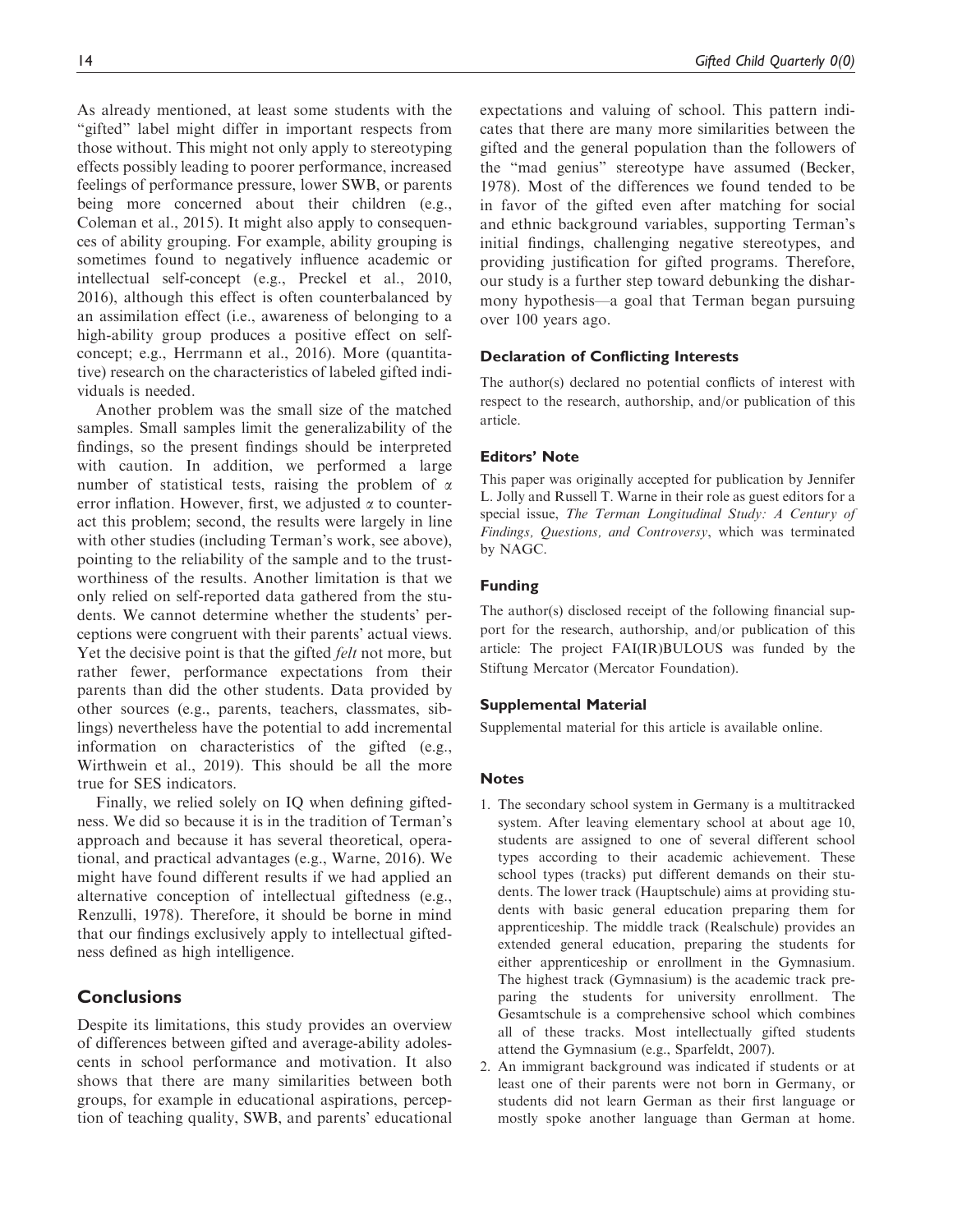Parents' countries of birth were not available for the Gymnasium students. Therefore, the immigration background rate among students from the Gymnasium was probably underestimated. As we strictly matched for school type or classroom (see below) this does not affect the findings.

#### **References**

- Ash, C., & Huebner, E. S. (1998). Life satisfaction reports of gifted middle-school children. School Psychology Quarterly, 13(4), 310–321.<https://doi.org/10.1037/h0088987>
- Austin, P. C. (2009). Some methods of propensity-score matching had superior performance to others: results of an empirical investigation and Monte Carlo simulations. Biometrical Journal, 51(1), 171–184. [https://doi.org/10.1002/bimj.](https://doi.org/10.1002/bimj.200810488) [200810488](https://doi.org/10.1002/bimj.200810488)
- Austin, P. C., Grootendorst, P., & Anderson, G. M. (2007). A comparison of the ability of different propensity score models to balance measured variables between treated and untreated subjects: A Monte Carlo study. Statistics in Medicine, 26(4), 734–753.<https://doi.org/10.1002/sim.2580>
- Baudson, T. G. (2016). The mad genius stereotype: Still alive and well. Frontiers in Psychology, 7, Article 368. [https://doi.](https://doi.org/10.3389/fpsyg.2016.00368) [org/10.3389/fpsyg.2016.00368](https://doi.org/10.3389/fpsyg.2016.00368)
- Becker, G. (1978). The mad genius controversy: A study in the sociology of deviance. Sage.
- Benner, A. D., Boyle, A. E., & Sadler, S. (2016). Parental involvement and adolescents' educational success: The roles of prior achievement and socioeconomic status. Journal of Youth and Adolescence, 45(6), 1053–1064. <https://doi.org/10.1007/s10964-016-0431-4>
- Bergmann, C., & Eder, F. (1999). Allgemeiner Interessen-Struktur-Test [General Structure of Interests Tests]. Beltz.
- Bergold, S., Wirthwein, L., Rost, D. H., & Steinmayr, R. (2015). Are gifted adolescents more satisfied with their lives than their non-gifted peers? Frontiers in Psychology, 6, Article 1623.<https://doi.org/10.3389/fpsyg.2015.01623>
- Bergold, S., Wirthwein, L., & Steinmayr, R. (2018). Subjective well-being of intellectually gifted children and adolescents. In I. Gonzáles-Burgos (Ed.), Psychobiological, clinical, and educational aspects of giftedness (pp. 143–165). Nova.
- Berlin, J. E. (2009). It's all a matter of perspective: Student perceptions on the impact of being labeled gifted and talented. Roeper Review, 31(4), 217–223. [https://doi.org/10.](https://doi.org/10.1080/02783190903177580) [1080/02783190903177580](https://doi.org/10.1080/02783190903177580)
- Burks, B. S., Jensen, D. W., & Terman, L. M. (1930). The promise of youth: Follow-up studies of a thousand gifted children. Stanford University Press.
- Campbell, J. R., & Mandel, F. (1990). Connecting math achievement to parental influences. Contemporary Educational Psychology, 15(1), 64–74. [https://doi.org/10.](https://doi.org/10.1016/0361-476X(90)90006-M) [1016/0361-476X\(90\)90006-M](https://doi.org/10.1016/0361-476X(90)90006-M)
- Cattell, R. B. (1987). Intelligence: Its structure, growth and action. North-Holland.
- Chae, Y., & Gentry, M. (2011). Gifted and general high school students' perceptions of learning and motivational constructs in Korea and the United States. High Ability Studies, 22(1), 103–118. [https://doi.org/10.1080/13598139.](https://doi.org/10.1080/13598139.2011.577275) [2011.577275](https://doi.org/10.1080/13598139.2011.577275)
- Cohen, J. (1988). Statistical power analysis for the behavioral sciences (2nd ed.). Lawrence Erlbaum. [http://www.utstat.](http://www.utstat.toronto.edu/<brunner/oldclass/378f16/readings/CohenPower.pdf) [toronto.edu/](http://www.utstat.toronto.edu/<brunner/oldclass/378f16/readings/CohenPower.pdf)~[brunner/oldclass/378f16/readings/Coh](http://www.utstat.toronto.edu/<brunner/oldclass/378f16/readings/CohenPower.pdf) [enPower.pdf](http://www.utstat.toronto.edu/<brunner/oldclass/378f16/readings/CohenPower.pdf)
- Coleman, L. J., Micko, K. J., & Cross, T. L. (2015). Twentyfive years of research on the lived experience of being gifted in school: Capturing the students' voices. Journal for the Education of the Gifted, 38(4), 358–376. 10.1177/ 0162353215607322
- Dalbert, C. (2003). Habituelle Subjektive Wohlbefindensskala (HSWBS) [Scale of habitual subjective well-being]. In J. Schumacher, A. Klaiberg, & E. Brähler (Eds.), Diagnostische Verfahren zu Lebensqualität und Wohlbefinden (pp. 319–323).00 Hogrefe.
- Deary, I. J., Strand, S., Smith, P., & Fernandes, C. (2007). Intelligence and educational achievement. Intelligence, 35(1), 13–21.<https://doi.org/10.1016/j.intell.2006.02.001>
- Diener, E. (2012). New findings and future directions for subjective well-being research. American Psychologist, 67(8), 590–597.<https://doi.org/10.1037/a0029541>
- Diener, E., & Fujita, F. (1995). Resources, personal strivings, and subjective well-being: A nomothetic and idiographic approach. Journal of Personality and Social Psychology, 68(5), 926–935.<https://doi.org/10.1037/0022-3514.68.5.926>
- Ditton, H., Krüsken, J., & Schauenberg, M. (2005). Bildungsungleichheit—der Beitrag von Familie und Schule [Educational disparities and the contribution of family and school]. Zeitschrift für Erziehungswissenschaft, 8(2), 285–304.<https://doi.org/10.1007/s11618-005-0138-x>
- Eder, F. (1998). Linzer Fragebogen zum Schul- und Klassenklima für die 8. bis 13. Klasse [Linz Questionnaire for school and class climate for Grades 8 to 13]. Hogrefe.
- Fan, X., & Nowell, D. L. (2011). Using propensity score matching in educational research. Gifted Child Quarterly, 55(1), 74–79.<https://doi.org/10.1177/0016986210390635>
- Flanagan, J. C., Dailey, J. T., Shaycoft, M. F., Gorham, W. A., Orr, D. B., & Goldberg, I. (1962). Design for a study of American youth. Houghton Mifflin.
- Freeman, J. (2006). Giftedness in the long term. Journal for the Education of the Gifted, 29(4), 384-403. [https://doi.org/10.](https://doi.org/10.4219/jeg-2006-246) [4219/jeg-2006-246](https://doi.org/10.4219/jeg-2006-246)
- Freund-Braier, I. (2009). Persönlichkeitsmerkmale [Personality traits]. In D. H. Rost (Ed.), Hochbegabte und hochleistende Jugendliche (2nd ed., pp. 161-210). Waxmann.
- Frey, M. C., & Detterman, D. K. (2004). Scholastic assessment or g? The relationship between the Scholastic Assessment Test and general cognitive ability. Psychological Science, 15(6), 373–378. [https://doi.org/10.1111/j.0956-7976.2004.](https://doi.org/10.1111/j.0956-7976.2004.00687.x) [00687.x](https://doi.org/10.1111/j.0956-7976.2004.00687.x)
- Gallagher, J. J. (1990). The public and professional perception of the social and emotional status of gifted children. Journal for the Education of the Gifted, 13(3), 202–211. [https://doi.](https://doi.org/10.1177/016235329001300302) [org/10.1177/016235329001300302](https://doi.org/10.1177/016235329001300302)
- Gentry, M., Rizza, M. G., & Owen, S. V. (2002). Examining perceptions of challenge and choice in classrooms: The relationship between teachers and their students and comparisons among gifted students and other students. Gifted Child Quarterly, 46(2), 145–155. [https://doi.org/10.1177/](https://doi.org/10.1177/001698620204600207) [001698620204600207](https://doi.org/10.1177/001698620204600207)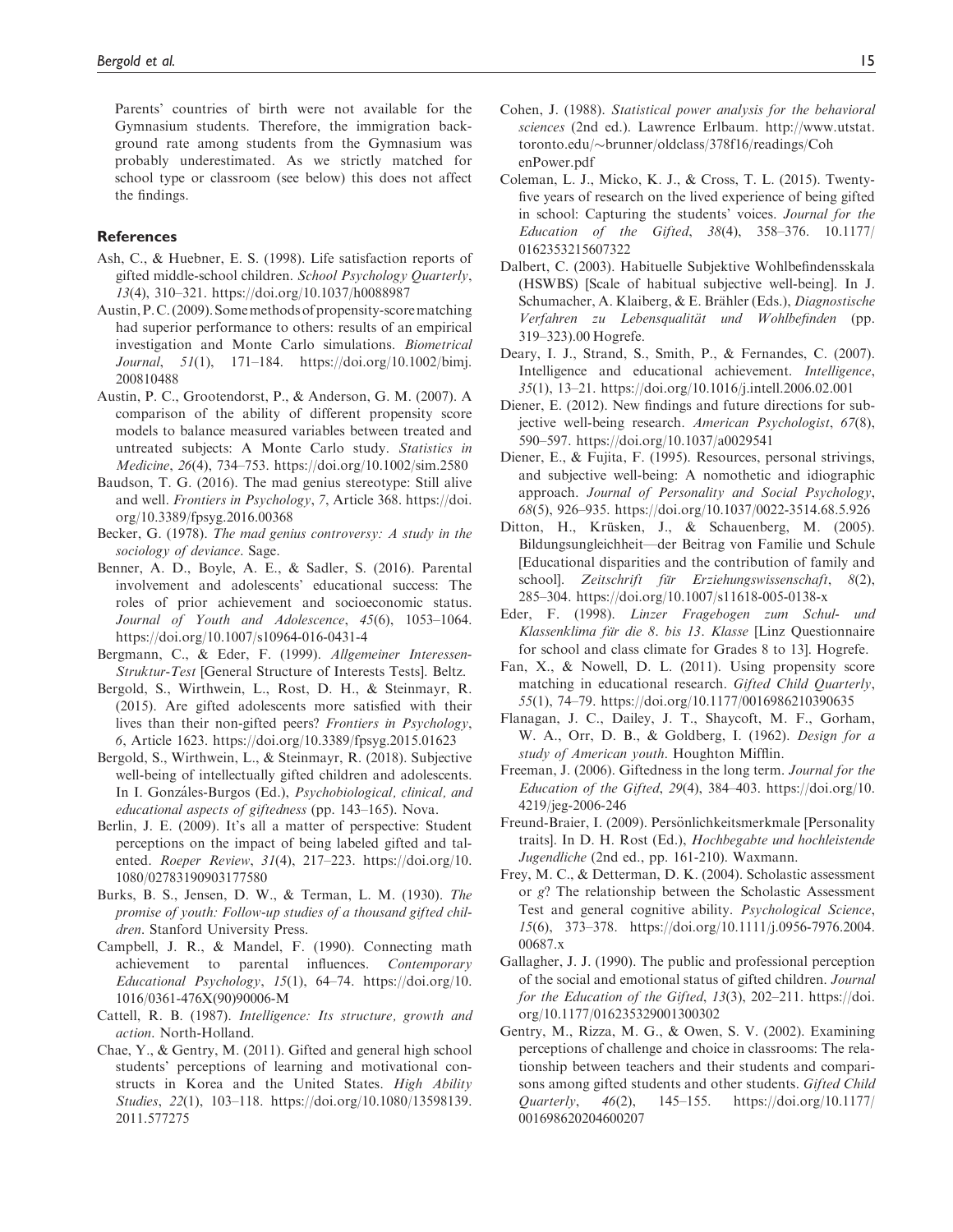- Gottfredson, L. S. (1997). Mainstream science on intelligence: An editorial with 52 signatories, history, and bibliography. Intelligence, 24(1), 13–23. [https://doi.org/10.1016/S0160-](https://doi.org/10.1016/S0160-2896(97)90011-8) [2896\(97\)90011-8](https://doi.org/10.1016/S0160-2896(97)90011-8)
- Gottfried, A. E., & Gottfried, A. W. (1996). A longitudinal study of academic intrinsic motivation in intellectually gifted children: Childhood through early adolescence. Gifted Child Quarterly, 40(4), 179–183. [https://doi.org/10.](https://doi.org/10.1177/001698629604000402) [1177/001698629604000402](https://doi.org/10.1177/001698629604000402)
- Graham, S. E., & Kurlaender, M. (2011). Using propensity scores in educational research: General principles and practical applications. Journal of Educational Research, 104(5), 340–353.<https://doi.org/10.1080/00220671.2010.486082>
- Hansen, B. B., & Bowers, J. (2008). Covariate balance in simple, stratified and clustered comparative studies. Statistical Science, 23(2), 219–236. [https://doi.org/10.1214/](https://doi.org/10.1214/08-STS254) [08-STS254](https://doi.org/10.1214/08-STS254)
- Herrmann, J., Schmidt, I., Kessels, U., & Preckel, F. (2016). Big fish in big ponds: Contrast and assimilation effects on math and verbal self-concepts of students in within-school gifted tracks. British Journal of Educational Psychology, 86(2), 222–240. [https://doi.org/10.1111/bjep.12100](http://10.1111/bjep.12100)
- Hockett, J. A. (2009). Curriculum for highly able learners that conforms to general education and gifted education quality indicators. Journal for the Education of the Gifted, 32(3), 394–440.<https://doi.org/10.4219/jeg-2009-857>
- Hodges, J., Mun, R., Oveross, M., & Ottwein, J. (2020). Assessing the scholarly reach of Terman's work. Gifted Child Quarterly.
- Hoge, R. D., & Renzulli, J. S. (1993). Exploring the link between giftedness and self-concept. Review of Educational Research, 63(4), 449–465. [https://doi.org/10.3102/](https://doi.org/10.3102/00346543063004449) [00346543063004449](https://doi.org/10.3102/00346543063004449)
- Holland, J. L. (1997). Making vocational choices: A theory of vocational personalities and work environments (3rd ed.). Psychological Assessment Resources.
- Holmes, W. M. (2013). Using propensity scores in quasiexperimental designs. Sage.
- Huebner, E. S., & Diener, C. (2008). Research on life satisfaction of children and youth. In M. Eid & R. J. Larsen (Eds.), The science of subjective well-being (pp. 376–392). Guilford Press.
- Iacus, S. M., King, G., & Porro, G. (2012). Causal inference without balance checking: Coarsened exact matching. Political Analysis,  $20(1)$ , 1–24. [https://doi.org/10.1093/pan/](https://doi.org/10.1093/pan/mpr013) [mpr013](https://doi.org/10.1093/pan/mpr013)
- Johnson, W., Carothers, A., & Deary, I. J. (2008). Sex differences in variability in general intelligence: A new look at the old question. Perspectives on Psychological Science, 3(6), 518–531.<https://doi.org/10.1111/j.1745-6924.2008.00096.x>
- Jolly, J. L. (2008a). A paradoxical point of view: Lewis M. Terman. Gifted Child Today, 31(2), 36–37. [https://doi.org/](https://doi.org/10.4219/gct-2008-757) [10.4219/gct-2008-757](https://doi.org/10.4219/gct-2008-757)
- Jolly, J. L. (2008b). Lewis Terman: Genetic study of genius: Elementary school students. Gifted Child Today, 31(2), 27–33.<https://doi.org/10.4219/gct-2008-689>
- Kaufman, S. B., Reynolds, M. R., Liu, X., Kaufman, A. S., & McGrew, K. S. (2012). Are cognitive g and academic achievement g one and the same g? An exploration on the

Woodcock–Johnson and Kaufman tests. Intelligence, 40(2), 123–138.<https://doi.org/10.1016/j.intell.2012.01.009>

- Kerby, D. S. (2014). The simple difference formula: An approach to teaching nonparametric correlation. Comprehensive Psychology, 3, Article 1.<https://doi.org/10.2466/11.IT.3.1>
- Kitsantas, A., Bland, L., & Chirinos, D. S. (2017). Gifted students' perceptions of gifted programs: An inquiry into their academic and social-emotional functioning. Journal for the Education of the Gifted,  $40(3)$ , 266-288. [https://doi.org/10.](https://doi.org/10.1177/0162353217717033) [1177/0162353217717033](https://doi.org/10.1177/0162353217717033)
- Lazarides, R., Viljaranta, J., Aunola, K., Pesu, L., & Nurmi, J.-E. (2016). The role of parental expectations and students' motivational profiles for educational aspirations. Learning and Individual Differences, 51(October), 29–36. [https://doi.](https://doi.org/10.1016/j.lindif.2016.08.024) [org/10.1016/j.lindif.2016.08.024](https://doi.org/10.1016/j.lindif.2016.08.024)
- Lekwa, A. J., Reddy, L. A., Dudek, C. M., & Hua, A. N. (2019). Assessment of teaching to predict gains in student achievement in urban schools. School Psychology, 34(3), 271–280.<https://doi.org/10.1037/spq0000293>
- Litster, K., & Roberts, J. (2011). The self-concepts and perceived competencies of gifted and non-gifted students: A meta-analysis. Journal of Research in Special Education Needs, 11(2), 130–140. [https://doi.org/10.1111/j.1471-3802.](https://doi.org/10.1111/j.1471-3802.2010.01166.x) [2010.01166.x](https://doi.org/10.1111/j.1471-3802.2010.01166.x)
- Lubinski, D. (2016). From Terman to today: A century of findings on intellectual precocity. Review of Educational Research, 86(4), 900–944. [https://doi.org/10.3102/](https://doi.org/10.3102/0034654316675476) [0034654316675476](https://doi.org/10.3102/0034654316675476)
- Lubinski, D., & Benbow, C. P. (2006). Study of mathematically precocious youth after 35 years: Uncovering antecedents for the development of math-science expertise. Perspectives on Psychological Science, 1(4), 316–345. [https://doi.org/10.](https://doi.org/10.1111/j.1745-6916.2006.00019.x) [1111/j.1745-6916.2006.00019.x](https://doi.org/10.1111/j.1745-6916.2006.00019.x)
- Lubinski, D., & Benbow, C. P. (2020). Intellectual precocity: What have we learned since Terman? Gifted Child Quarterly.
- Marsh, H. W., Pekrun, R., Murayama, K., Arens, A. K., Parker, P. D., Guo, J., & Dicke, T. (2018). An integrated model of academic self-concept development: Academic self-concept, grades, test scores, and tracking over 6 years. Developmental Psychology, 54(2), 263–280. [http://centaur.](http://centaur.reading.ac.uk/71299/3/Marsh%20et%20al_inpress_DP.pdf) [reading.ac.uk/71299/3/Marsh%20et%20al\\_inpress\\_DP.pdf](http://centaur.reading.ac.uk/71299/3/Marsh%20et%20al_inpress_DP.pdf)
- Marsh, H. W., Trautwein, U., Lüdtke, O., Köller, O., & Baumert, J. (2005). Academic self-concept, interest, grades, and standardized test scores: Reciprocal effects models of causal ordering. Child Development, 76(2), 397–416.<https://doi.org/10.1111/j.1467-8624.2005.00853.x>
- Matheis, S., Kronborg, L., Schmitt, M., & Preckel, F. (2017). Threat or challenge? Teacher beliefs about gifted students and their relationship to teacher motivation. Gifted and Talented International, 32(2), 134–160. [https://doi.org/10.](https://doi.org/10.1080/15332276.2018.1537685) [1080/15332276.2018.1537685](https://doi.org/10.1080/15332276.2018.1537685)
- Mendez, L. M. R., & Crawford, K. M. (2002). Gender-role stereotyping and career aspirations: A comparison of gifted early adolescent boys and girls. Journal of Secondary Gifted Education, 13(3), 96–107. [https://doi.org/](https://doi.org/10.4219/jsge-2002-375) [10.4219/jsge-2002-375](https://doi.org/10.4219/jsge-2002-375)
- Moon, T. R., & Brighton, C. M. (2008). Primary teachers' conceptions of giftedness. Journal for the Education of the Gifted, 31(4), 447–480.<https://doi.org/10.4219/jeg-2008-793>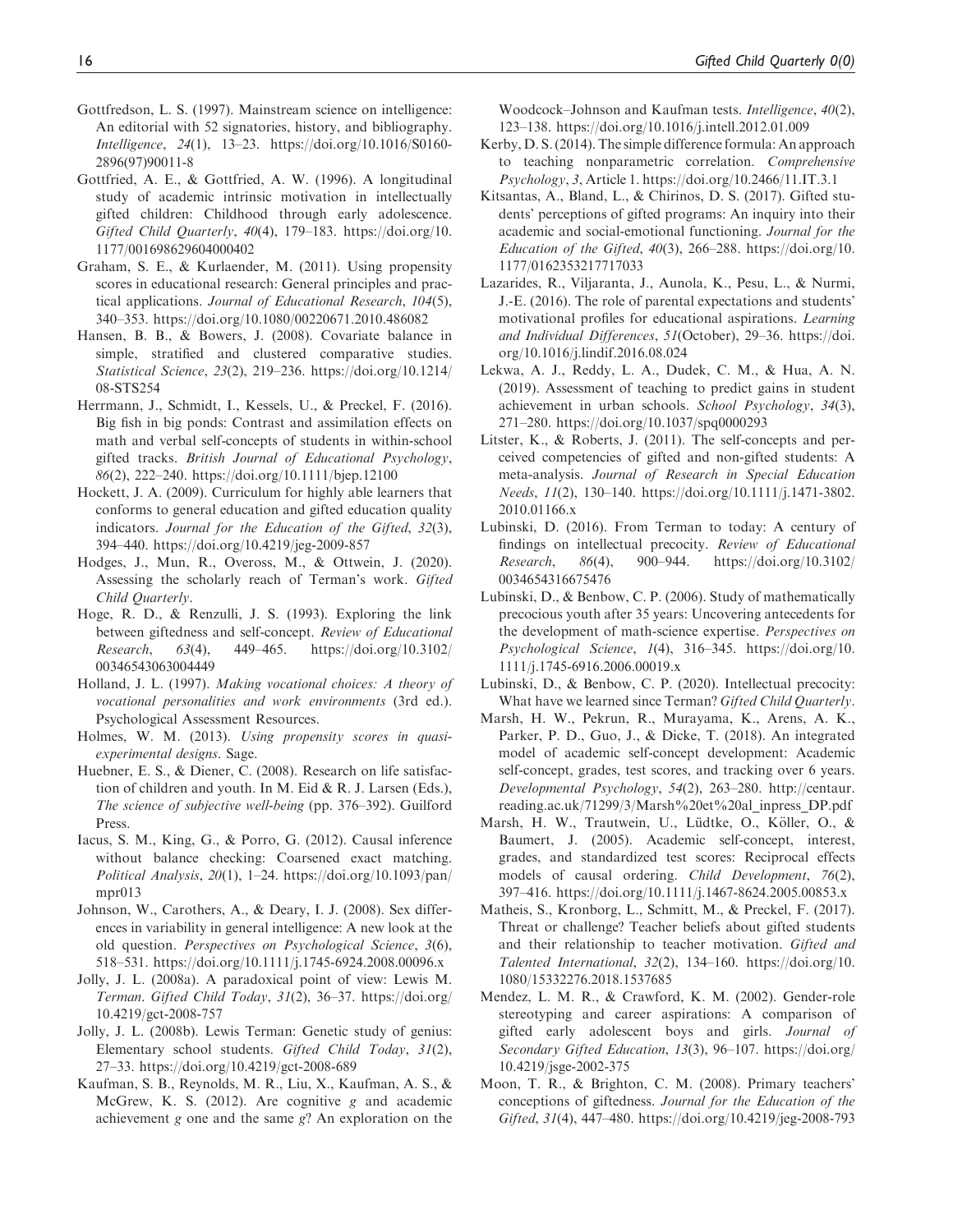- Morgan, S. L., & Winship, C. (2015). Counterfactuals and causal inference: Methods and principles for social research. Cambridge University Press.
- Moulton, P., Moulton, M., Housewright, M., & Bailey, K. (1998). Gifted & talented: Exploring the positive and negative aspects of labeling. Roeper Review, 21(2), 153–154. <https://doi.org/10.1080/02783199809553950>
- Neihart, M. (1999). The impact of giftedness on psychological well-being: What does the empirical literature say? Roeper Review, 22(1), 10–17. [https://doi.org/10.1080/](https://doi.org/10.1080/02783199909553991) [02783199909553991](https://doi.org/10.1080/02783199909553991)
- Neisser, U., Boodoo, G., Bouchard, T. J., Jr., Boykin, A. W., Brody, N., Ceci, S. J., Halpern, D. F., Loehlin, J. C., Perloff, R., Sternberg,R. J.,&Urbina, S. (1996). Intelligence:Knowns and unknowns.American Psychologist, 51(2), 77–101. [https://](https://www.researchgate.net/publication/232430439_Intelligence_Knowns_and_Unknowns/link/02e7e5266edcb3cfa8000000/download) [www.researchgate.net/publication/232430439\\_Intelligence\\_](https://www.researchgate.net/publication/232430439_Intelligence_Knowns_and_Unknowns/link/02e7e5266edcb3cfa8000000/download) Knowns and Unknowns/link/02e7e5266edcb3cfa8000000/ [download](https://www.researchgate.net/publication/232430439_Intelligence_Knowns_and_Unknowns/link/02e7e5266edcb3cfa8000000/download)
- Neitzke, C., & Röhr-Sendlmeier, U. M. (1992). Achievement motivation of intellectually gifted students when confronted with challenging and unchallenging tasks. European Journal of High Ability, 3(2), 197–205. [https://doi.org/10.1080/](https://doi.org/10.1080/0937445920030208) [0937445920030208](https://doi.org/10.1080/0937445920030208)
- O'Connor, J. (2012). Is it good to be gifted? The social construction of the gifted child. Children & Society, 26(4), 293–303.<https://doi.org/10.1111/j.1099-0860.2010.00341.x>
- Olszewski-Kubilius, P.M., Kulieke,M. J., & Krasney, N. (1988). Personality dimensions of gifted adolescents: A review of the empirical literature. Gifted Child Quarterly, 32(4), 347-352. <https://doi.org/10.1177/001698628803200403>
- Organization for Economic Cooperation and Development. (2016). PISA 2015 results: Excellence and equity in education (Vol.  $1$ ). Author.
- Paulus, W., & Blossfeld, H.-P. (2007). Schichtspezifische Präferenzen oder sozioökonomisches Entscheidungskalkül? Zur Rolle elterlicher Bildungsaspirationen im Entscheidungsprozess beim Übergang von der Grundschule in die Sekundarstufe [Class-specific preferences or socioeconomic calculations in decision-making? On the role of parents' educational aspirations in decision-finding at the point of transition from elementary to secondary school]. Zeitschrift für Pädagogik, 53(4), 491–508.
- Peterson, J. S. (2009). Myth 17: Gifted and talented individuals do not have unique social and emotional needs. Gifted Child Quarterly, 53(4), 280–282. 10.1177/0016986209346946
- Pirracchio, R., Resche-Rigon, M., & Chevret, S. (2012). Evaluation of the propensity score methods for estimating marginal odds ratios in case of small sample size. BMC Medical Research Methodology, 12, Article 70. [https://doi.](https://doi.org/10.1186/1471-2288-12-70) [org/10.1186/1471-2288-12-70](https://doi.org/10.1186/1471-2288-12-70)
- Preckel, F., Götz, T., & Frenzel, A. (2010). Ability grouping of gifted students: Effects on academic self-concept and boredom. British Journal of Educational Psychology, 80(3), 451–472.<https://doi.org/10.1348/000709909X480716>
- Preckel, F., Götz, T., Pekrun, R., & Kleine, M. (2008). Gender differences in gifted and average-ability students: Comparing girls' and boys' achievement, self-concept, interest, and motivation in mathematics. Gifted Child Quarterly, 52, 146-159. https://doi.org/10.1177/0016986208315834
- Preckel, F., Rach, H., & Scherrer, V. (2016). Self-concept changes in multiple self-concept domains of gifted students participating in a summer residential school. Gifted and Talented International, 31(2), 88–101. [https://doi.org/10.](https://doi.org/10.1080/15332276.2017.1304781) [1080/15332276.2017.1304781](https://doi.org/10.1080/15332276.2017.1304781)
- Prenzel, M., Sälzer, C., Klieme, E., & Köller, O. (Eds.). (2013). PISA 2012: Fortschritte und Herausforderungen in Deutschland [PISA 2012: Progress and challenges in Germany]. Waxmann.
- Renzulli, J. S. (1978). What makes giftedness? Reexamining a definition. Phi Delta Kappan, 92(8), 81–88. [https://doi.org/](https://doi.org/10.1177/003172171109200821) [10.1177/003172171109200821](https://doi.org/10.1177/003172171109200821)
- Rinn, A. N., & Bishop, J. (2015). Gifted adults: A systematic review and analysis of the literature. Gifted Child Quarterly, 59(4), 213–235.<https://doi.org/10.1177/0016986215600795>
- Rita, R. D., & Martin-Dunlop, C. S. (2011). Perceptions of the learning environment and associations with cognitive achievement among gifted biology students. Learning Environments Research,  $14(1)$ , 25-38. [https://doi.org/10.](https://doi.org/10.1007/s10984-011-9080-4) [1007/s10984-011-9080-4](https://doi.org/10.1007/s10984-011-9080-4)
- Robinson, A. (1990). Does that describe me? Adolescents' acceptance of the gifted label. Journal for the Education of the Gifted, 13(3), 245–255.<https://doi.org/10.1177/016235329001300305>
- Robinson, N. M. (2005). In defense of a psychometric approach to the definition of academic giftedness: A conservative view from a die-hard liberal. In R. J. Sternberg & J. E. Davidson (Eds.), Conceptions of giftedness (2nd ed., pp. 280–294). Cambridge University Press.
- Rosenbaum, P. R., & Rubin, D. B. (1983). The central role of the propensity score in observational studies for causal effects. Biometrika, 70(1), 41–55. [https://doi.org/10.1093/](https://doi.org/10.1093/biomet/70.1.41) [biomet/70.1.41](https://doi.org/10.1093/biomet/70.1.41)
- Rost, D. H. (Ed.). (1993). Lebensumweltanalyse hochbegabter Kinder [Life-environmental analysis of gifted children]. Hogrefe.
- Rost, D. H. (Ed.). (2009). Hochbegabte und hochleistende Jugendliche. Befunde aus dem Marburger Hochbegabtenprojekt [Gifted and high achieving youths: Findings from the Marburg Giftedness Project]. Waxmann.
- Rost, D. H. (2013). Handbuch intelligenz [Handbook of intelligence]. Beltz.
- Roth, B., Becker, N., Romeyke, S., Schäfer, S., Domnick, F., & Spinath, F. M. (2015). Intelligence and school grades: A meta-analysis. Intelligence, 53(November-December), 118–137.<https://doi.org/10.1016/j.intell.2015.09.002>
- Royston, P. (2004). Multiple imputation of missing values. Stata Journal, 4(3), 227–241. [https://doi.org/10.1177/](https://doi.org/10.1177/1536867X0400400301) [1536867X0400400301](https://doi.org/10.1177/1536867X0400400301)
- Roznowski, M., Reith, J., & Hong, S. (2000). A further look at youth intellectual giftedness and its correlates: Values, interests, performance, and behavior. Intelligence, 28(2), 87–113. [https://doi.org/10.1016/S0160-2896\(99\)00032-X](https://doi.org/10.1016/S0160-2896(99)00032-X)
- Ryan, R. M., & Deci, E. L. (2000). Intrinsic and extrinsic motivations: Classic definitions and new directions. Contemporary Educational Psychology, 25(1), 54–67. <https://doi.org/10.1006/ceps.1999.1020>
- Schafer, J. L. (1999). Multiple imputation: A primer. Statistical Methods in Medical Research, 8(1), [3-15. https://doi.org/10.](3-15. https://doi.org/10.1191/096228099671525676) [1191/096228099671525676](3-15. https://doi.org/10.1191/096228099671525676)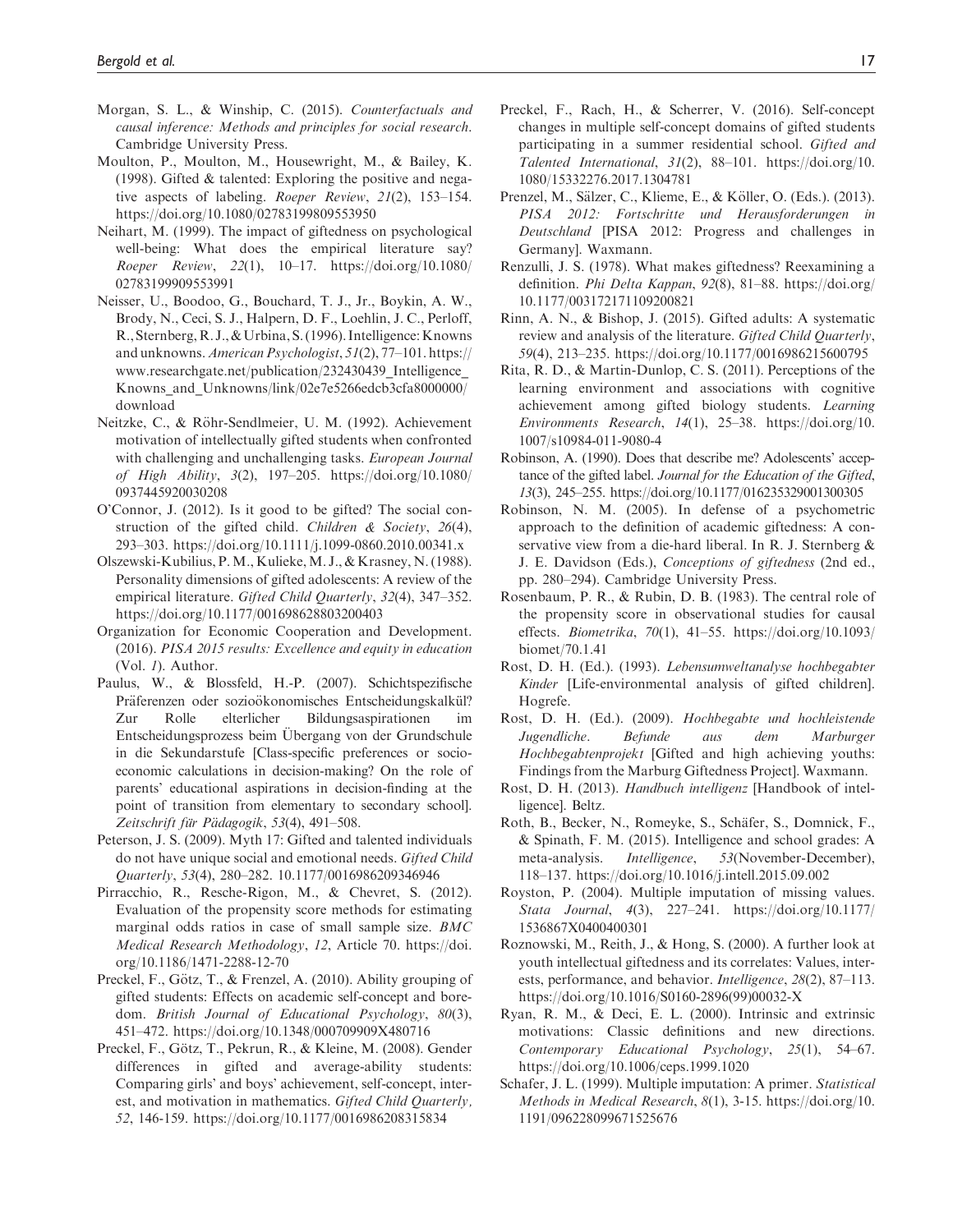- Scherer, R., Nilsen, T., & Jansen, M. (2016). Evaluating individual students' perceptions of instructional quality: An investigation of their factor structure, measurement invariance, and relations to educational outcomes. Frontiers in Psychology, 7, Article 110. [https://doi.org/10.3389/fpsyg.](https://doi.org/10.3389/fpsyg.2016.00110) [2016.00110](https://doi.org/10.3389/fpsyg.2016.00110)
- Schick, H., & Phillipson, S. N. (2009). Learning motivation and performance excellence in adolescents with high intellectual potential: What really matters? High Ability Studies, 20(1), 15–37.<https://doi.org/10.1080/13598130902879366>
- Schilling, S. R., Sparfeldt, J. R., & Rost, D. H. (2006). Families with gifted adolescents. Educational Psychology, 26(1), 19–32.<https://doi.org/10.1080/01443410500340959>
- Schmidt, S., Ennemoser, M., & Krajewski, K. (2012). Deutscher Mathematiktest für neunte Klassen [German mathematics test for ninth grade]. Hogrefe.
- Schneider, W., Schlagmüller, M., & Ennemoser, M. (2007). Lesegeschwindigkeits- und Verständnistest für die Klassen 6 bis 12 [Reading speed and comprehension test for Grades 6 to 12]. Hogrefe.
- Schöne, C., Dickhäuser, O., Spinath, B., & Stiensmeier-Pelster, (2012). Skalen zur Erfassung des schulischen Selbstkonzepts [Scales for the assessment of academic selfconcept]. Hogrefe.
- Shajek, A., Lüdtke, O., & Stanat, P. (2006). Akademische Selbstkonzepte bei Jugendlichen mit Migrationshintergrund [Academic self-concepts of immigrant students]. Unterrichtswissenschaft, 34, 125–145. [https://www.pedocs.](https://www.pedocs.de/volltexte/2013/5512/pdf/UnterWiss_2006_2_Shajek_Luedtke_Stanat_Akademische_Selbstkonzepte_D_A.pdf) [de/volltexte/2013/5512/pdf/UnterWiss\\_2006\\_2\\_Shajek\\_](https://www.pedocs.de/volltexte/2013/5512/pdf/UnterWiss_2006_2_Shajek_Luedtke_Stanat_Akademische_Selbstkonzepte_D_A.pdf) [Luedtke\\_Stanat\\_Akademische\\_Selbstkonzepte\\_D\\_A.pdf](https://www.pedocs.de/volltexte/2013/5512/pdf/UnterWiss_2006_2_Shajek_Luedtke_Stanat_Akademische_Selbstkonzepte_D_A.pdf)
- Shaunessy, E., Suldo, S. M., Hardesty, R. B., & Shaffer, E. J. (2006). School functioning and psychological well-being of international baccalaureate and general education students: A preliminary examination. Journal of Secondary Gifted Education, 17(2), 76–89. [https://doi.org/10.4219/jsge-2006-](https://doi.org/10.4219/jsge-2006-683) [683](https://doi.org/10.4219/jsge-2006-683)
- Sirin, S. R. (2005). Socioeconomic status and academic achievement: A meta-analytic review of research. Review of Educational Research, 75(3), 417–453. [http://dx.doi.org/](http://dx.doi.org/10.3102/00346543075003417) [10.3102/00346543075003417](http://dx.doi.org/10.3102/00346543075003417)
- Sparfeldt, J. R. (2007). Vocational interests of gifted adolescents. Personality and Individual Differences, 42(6), 1011–1021.<https://doi.org/10.1016/j.paid.2006.09.010>
- Stanat, P., Segeritz,M., & Christensen, G. (2010). Schulbezogene Motivation und Aspiration von Schülerinnen und Schülern mit Migrationshintergrund [School-related motivation and aspiration of students with immigration background]. In W. Bos, E. Klieme, & O. Köller (Eds.), Schulische Lerngelegenheiten und Kompetenzentwicklung: Festschrift für Jürgen Baumert (pp. 31–57). Waxmann.
- Stanley, J. C. (1996). SMPY in the beginning. In C. P. Benbow & D. Lubinski (Eds.), Intellectual talent: Psychometric and social issues (pp. 225–235). Johns Hopkins University Press.
- Steinmayr, R., Dinger, F. C., & Spinath, B. (2012). Motivation as a mediator of social disparities in academic achievement. European Journal of Personality, 26(3), 335–349. [https://doi.](https://doi.org/10.1002/per.842) [org/10.1002/per.842](https://doi.org/10.1002/per.842)
- Steinmayr, R., Michels, J., & Weidinger, A. F. (2017). FA(IR) BULOUS: Faire Beurteilung des Leistungspotenzials von

Schülerinnen und Schülern [FA(IR)BULOUS: Fair evaluation of students' academic potential]. Technische Universität Dortmund.

- Steinmayr, R., & Spinath, B. (2008). Sex differences in school achievement: What are the roles of personality and achievement motivation? European Journal of Personality, 22(3), 185–209.<https://doi.org/10.1002/per.676>
- Steinmayr, R., & Spinath, B. (2010). Konstruktion und erste Validierung einer Skala zur Erfassung subjektiver schulischer Werte (SESSW) [Construction and first validation of a scale assessing subjective educational task values]. Diagnostica, 56, 195–211. [https://doi.org/10.1026/0012-](https://doi.org/10.1026/0012-1924/a000023) [1924/a000023](https://doi.org/10.1026/0012-1924/a000023)
- Sternberg, R. J., & Davidson, J. E. (2005). Conceptions of giftedness (2nd ed.). Cambridge University Press.
- Stubbe, T. C., Schwippert, K., & Wendt, H. (2016). Soziale Disparitäten der Schülerleistungen in Mathematik und Naturwissenschaften [Social disparities in student achievement in mathematics and science]. In H. Wendt, W. Bos, C. Selter, O. Köller, K. Schwippert, & D. Kasper (Eds.), TIMSS 2015: Mathematische und naturwissenschaftliche Kompetenzen von Grundschulkindern in Deutschland im internationalen Vergleich (pp. 299–316). Waxmann.
- Subotnik, R. F.,and Arnold, K. D. (Eds.). (1994). Beyond Terman: Contemporary longitudinal studies of giftedness and talent. Ablex.
- Subotnik, R. F., Olszewski-Kubilius, P., & Worrell, F. C. (2011). Rethinking giftedness and gifted education: A proposed direction forward based on psychological science. Psychological Science in the Public Interest, 12(1), 3–54. <https://doi.org/10.1177/1529100611418056>
- Südkamp, A., & Möller, J. (2009). Referenzgruppeneffekte im Simulierten Klassenraum. Direkte und indirekte Einschätzungen von Schülerleistungen [Reference-groupeffects in a simulated classroom: Direct and indirect judgments]. Zeitschrift für Pädagogische Psychologie, 23, 161–174.<https://doi.org/10.1024/1010-0652.23.34.161>
- Terman, L. M. (1925). Mental and physical traits of a thousand gifted children. Stanford University Press.
- Terman, L. M. (1954). The discovery and encouragement of exceptional talent. American Psychologist, 9(6), 221–230. <https://doi.org/10.1037/h0060516>
- Terman, L. M., & Oden, M. H. (1947). The gifted child grows up: twenty-five years' follow-up of a superior group. Stanford University Press.
- Tettenborn, A. (1996). Familien mit hochbegabten Kindern [Families with gifted children]. Waxmann.
- Thoemmes, F. J., & Kim, E. S. (2011). A systematic review of propensity score methods in the social sciences. Multivariate Behavioral Research, 46(1), 90–118. [https://doi.org/10.1080/](https://doi.org/10.1080/00273171.2011.540475) [00273171.2011.540475](https://doi.org/10.1080/00273171.2011.540475)
- VanTassel-Baska, J. (2003). Curriculum planning and instructional design for gifted learners. Love.
- Vock, M., Köller, O., & Nagy, G. (2013). Vocational interests of intellectually gifted and highly achieving young adults. British Journal of Educational Psychology, 83(2), 305–328. <https://doi.org/10.1111/j.2044-8279.2011.02063.x>
- von Hippel, P. T. (2018). How many imputations do you need? A two-stage calculation using a quadratic rule. Sociological